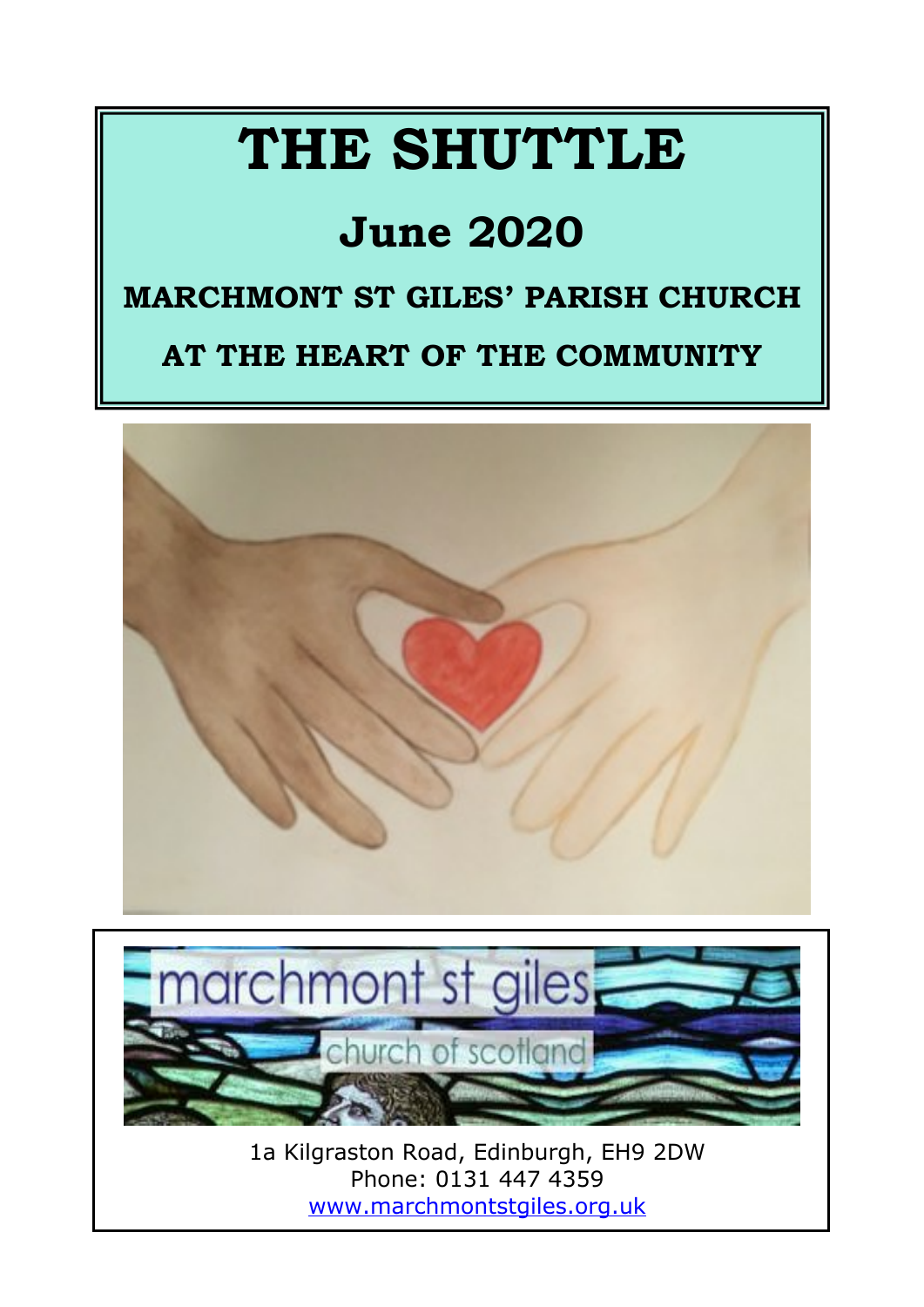#### **Meeting Matters**

### **Thursday**<br>12.30

Bible Study on Zoom

#### **June 2020**

| 14 | 9.30  | Junior Church on Zoom                        |
|----|-------|----------------------------------------------|
|    | 10.30 | Sunday Morning Worship on Facebook           |
|    |       | Live and YouTube                             |
| 21 | 9.30  | Junior Church on Zoom                        |
|    | 10.30 | Morning Worship on Facebook Live and YouTube |
| 28 | 9.30  | Junior Church on Zoom                        |
|    | 10.30 | Morning Worship on Facebook Live and YouTube |
|    |       |                                              |

#### **July 2020**

| 5.              | 9.30  | Junior Church on Zoom                        |
|-----------------|-------|----------------------------------------------|
|                 | 10.30 | Morning Worship on Facebook Live and         |
|                 |       | YouTube                                      |
| 12 <sup>7</sup> |       | 9.30 Junior Church on Zoom                   |
|                 | 10.30 | Morning Worship on Facebook Live and YouTube |
|                 |       |                                              |

13 7.00 Kirk Session on Zoom

#### See page 18 Around the Aisles for weekly events taking place on-line.

Our building may be closed but our work continues. We're still here and we're still active. Help and support is here for everyone. If you need a mask, let us know. If you want to talk, we are here to listen and share. If you think we can help, tell us. Phone and email contacts on the back page of The Shuttle.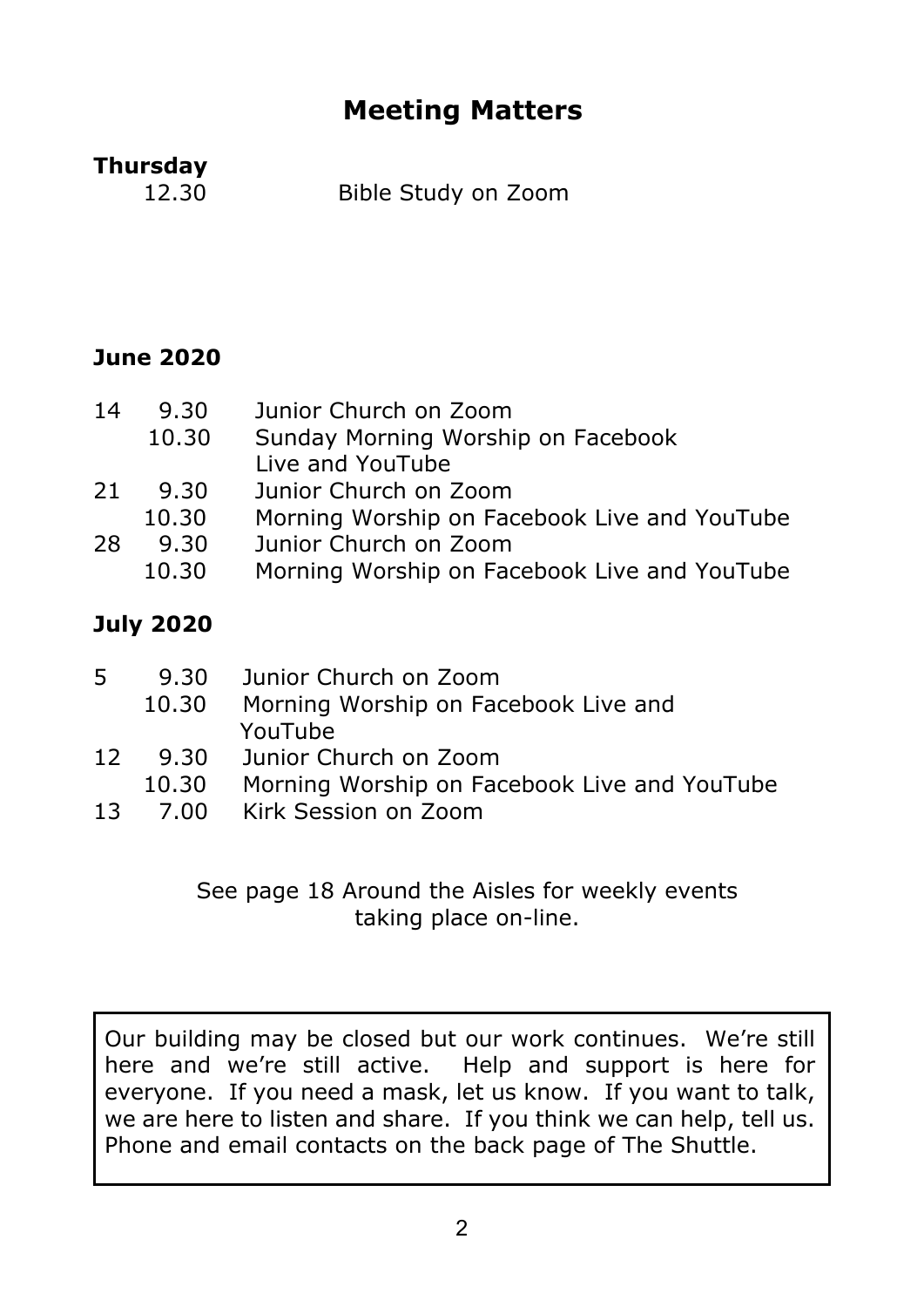#### **Reflection**

Theologian Walter Brueggemann says that: *"The Prophetic tasks of the Church are to tell the truth in a society that lives in illusion, grieve in a society that practices denial, and express hope in a society that lives in despair."*



In the Gospel of St John 8:31-32, Jesus Says, *"If you continue in my word, you are truly my disciples; and you will know the truth, and the truth will make you free."*

What we know about truth is that it cannot be suppressed; it will always win in the end. The powerful can state as many times as they want that a disaster is a victory - that 40,000 Covid-19 deaths is somehow a victory: and that there are always two sides to the story when black people are targeted and killed because of their colour, and I don't just mean in the USA.

Truth still has currency and it will overcome.

We live in a pivotal time. We have a responsibility to speak truth. We didn't need to wait ten weeks to hear that we should wear masks or arrivals from abroad should isolate, as if it is a new revelation we should all be grateful for. The truth was there ten weeks ago. Our love of neighbours should lead us to wear a mask, and care for others as well as ourselves and to speak out.

Professor John Baillie of New College, wrote a book called "A Reasoned Faith" and reflected on his experiences during WW2, about truth being the most precious of commodities and very little of it about. He said:

*"In many parts of the world men are now being fed on deliberate lies, and truth (like some other things) is a strictly rationed commodity. When I was crossing the Atlantic, the ship's wireless operator one day retailed to me a preposterous piece of so-called news which he had just heard on the air from Italy; and when I asked him if he really believed it, he shrugged his shoulders and said, "Honestly I've come to the point where I don't know what to believe."*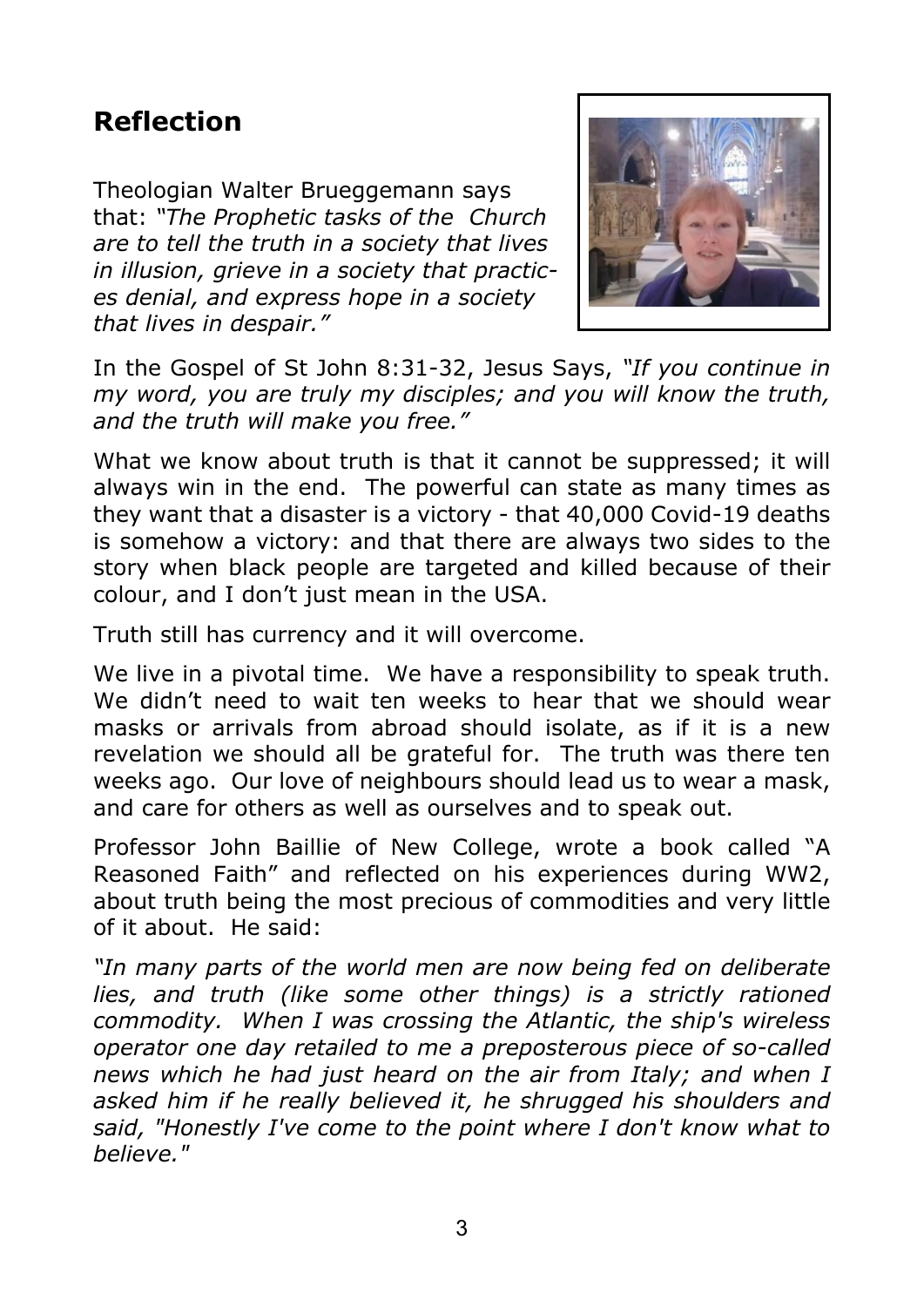*The propaganda, you see, was beginning to take effect. Not knowing what to believe is but a stage on the way to believing whatever is proclaimed most loudly and brazenly. And because truth is our goal, truth must also be our weapon. Our hope is that if, as a nation, we go on speaking the truth to other peoples and feeding ourselves only on the truth, we shall prevail over all lying propaganda in the end."*

Wise words to reflect on today!

As to Brueggemann's second point, Denial is a very real part of grieving. And like the distortion of truth, we also have to challenge and encourage people to work through denial. Denial is part of the shock about the situation everyone finds ourselves in. The Church has a reflective responsibility to grieve for what is, and then speak out, to support people to adapt and address the new situation we will all find ourselves in. But again, we also have to speak truth to power, when denial is used as a weapon to control people.

Then to live in hope, when a society is in despair is to assert and reassert that each person is made in the image of God and each person has worth.

The responsibility of each Christian is to serve: and service means humility and standing up for what is right. In this context it also means to express hope.

Many years ago now, Karl Barth, the theologian was giving a lecture, when a student stood up holding a Bible and asked if Barth believed in the Word of God or not.

He replied:

#### *"It depends on whether you are holding the book or if it is holding you"*

- To hold the Bible is to use it is as a weapon against our enemies and as a tool for our own agenda.
- To hold the Bible is to believe we have God all figured out, that we can contain God in the box of our own understanding and to make it about us.
- To be held by it is to not only be called to love our neighbours as ourselves, but to love our enemies and pray for those who persecute us.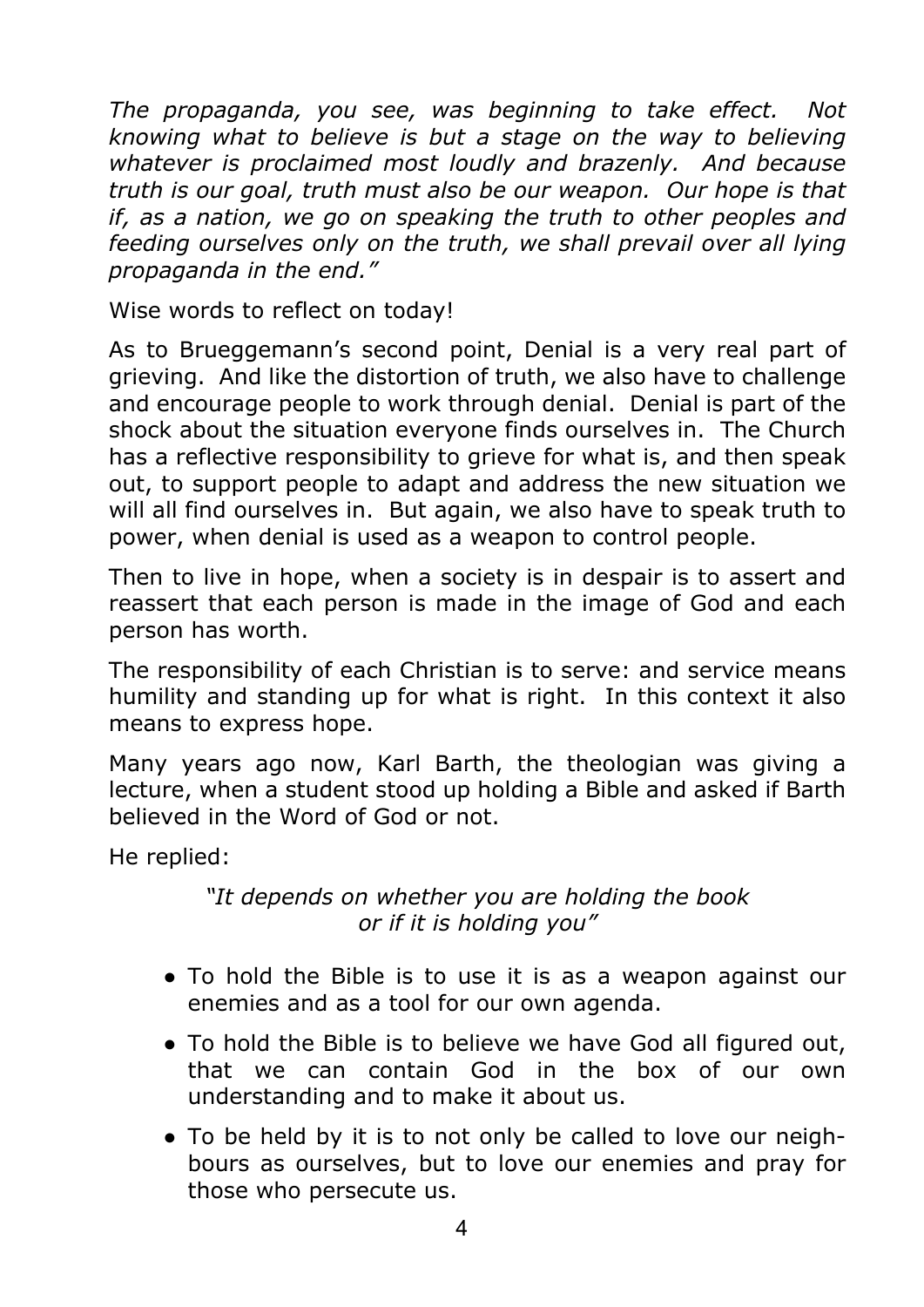- To be held by it is to subject ourselves to be servants of the kingdom of God among us.
- To be held by it is to recognise the Divine as fundamentally untamed, beyond our imagining or comprehension.
- To be held by it is to recognise that it is God's story, not

The consequences of lockdown will be felt for a long time. There will be people who will need support and encouragement and care that might even be each of us, as we read this. This is not the end of this time in our history. There will be leaders who will emerge with some sense of accomplishments, while others will have to face the consequences of their decision making. Many years from now future generations will ask what is was like and what mattered at the time.

Let us hope that it was each other who mattered and that our memories are of decision making about what was and was not important, so that we moved forward to a better world.

We shall see! Stay safe and take care.

Karen K Campbell



#### **May Quiz Question**

In the last issue of The Shuttle you were asked,

where in Edinburgh is this?

It is a statue by Eoghan Bridge entitled, Horse and Rider which was erected in 1993 and stands in Rutland Court beside Rutland Court Lane.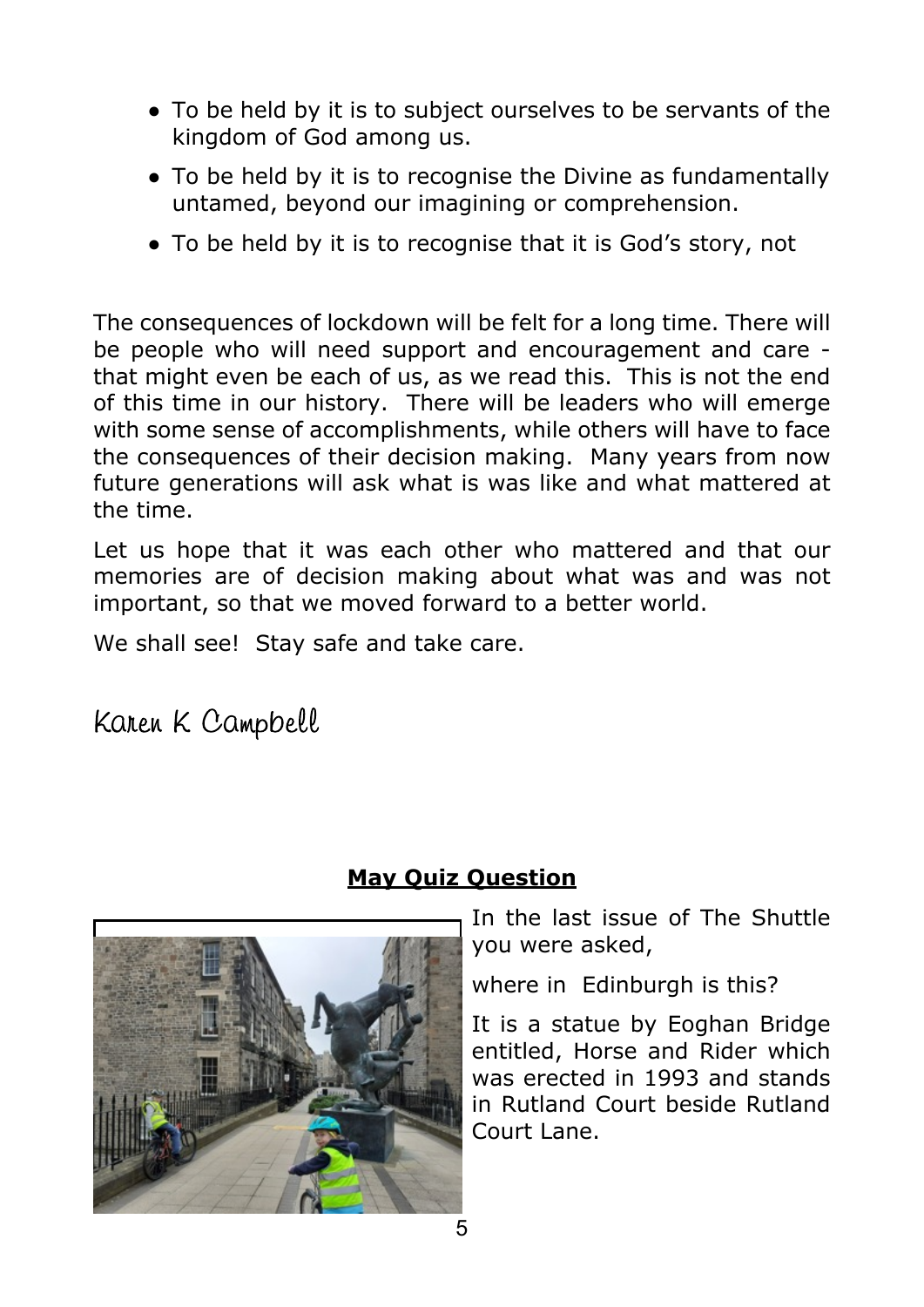#### **Food for Thought from Nicci at Butterflies Cafe**



Nicci shouted, "a very tired 'huzzah!" as her computer burst back into life, after 17 hours of rebooting and of watching progress bars make very slow progress. She writes:

At least those 17 hours gave me time to think about exactly what, or even if, Butterflies should make a statement about the Black Lives Matter protests in the US, and around the world.

We're just a little cafe and these are just little posts about recipes. We're a million miles, geographically and figuratively, from the BLM movement in the US. We're a white run cafe, in a predominantly white area, city and country. Not only that but we're in lockdown. What should we say? What CAN we say except a bland and hollow "solidarity, we support you!"

Well, for starters we can uplift black voices.

So, we're going to showcase recipes and sites from black chefs, here in Britain, over in America and all around the world. Food from people's own cultures, like Nigerian fufu or soul food, or their recipes for European cuisine, which usually centres on French and Italian dishes.

So first up... Fufu. Wait, what's fufu? Fufu is a carbohydrate based dish from West Africa that's a sort of malleable dough. It's served in rounds and diners break pieces off, mould them into little balls to dip in soups and stews. It's like bread but tactile and similar to the Eastern European spoon bread I wrote about a couple of weeks ago on Facebook. Some recipes require only a pan and wooden spoon while others need a pestle and mortar, or a food processor.

Traditionally made with casava, cocoyam, plantain or yam, fufu can also be made with any other starchy food, and with the right binders, lots of other foods like carrot, cabbage, and spinach. This recipe though, is for potato fufu; https://www.allnigerianrecipes.com/fufu-re…/potato-fufu-pot/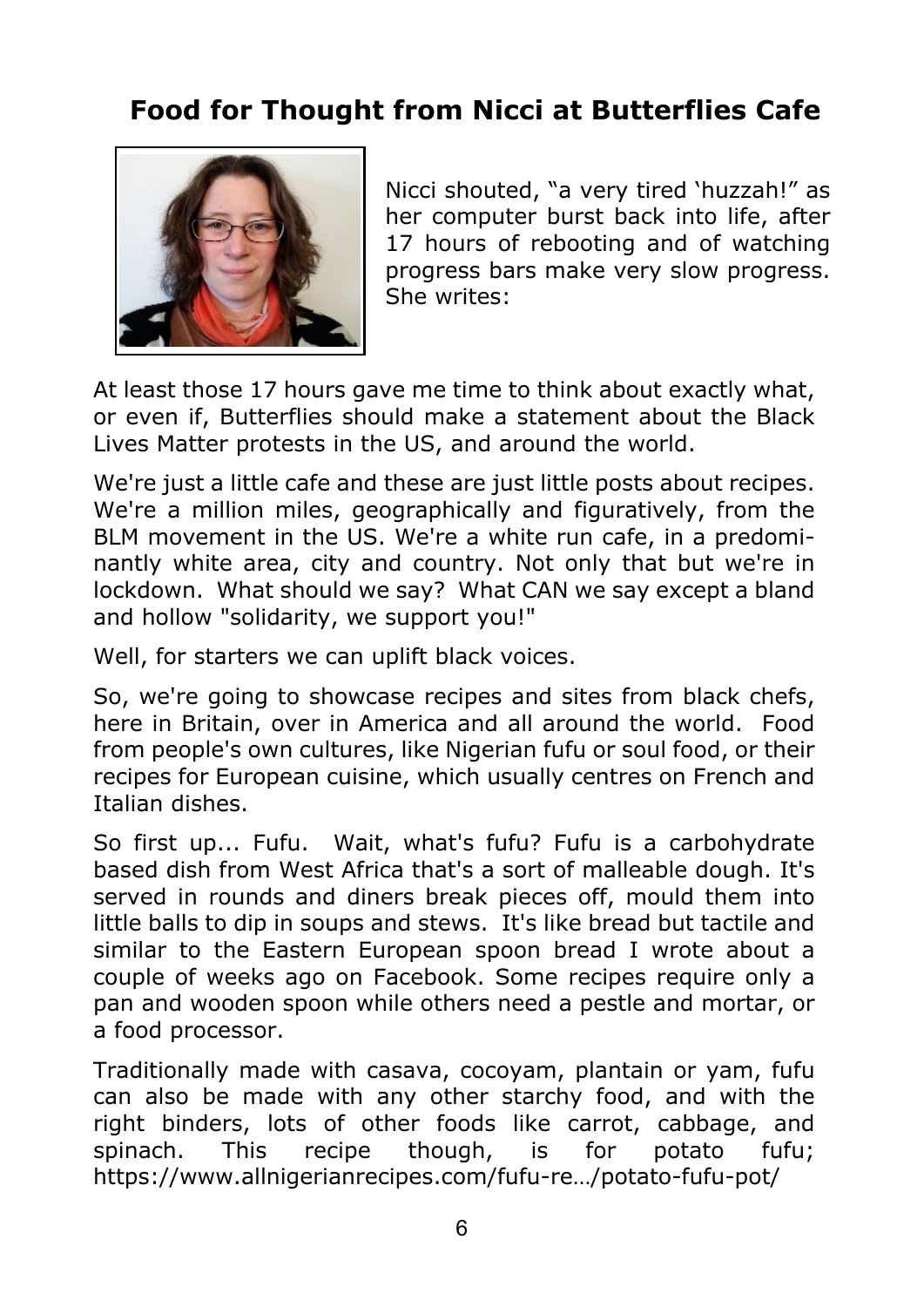Check out Flo's other recipes for different fufu, as well as all the other delicious recipes, like this tomato and chicken stew; https://www.allnigerianrecipes.com/stews/oiless-tomato-stew/ Warning though; that one's a lot of work!

Swinging over to the US, and back in time to 1881, when a freed enslaved woman published her cookbook "What Mrs. Fisher Knows About Old Southern Cooking". Abby Fisher, born Abby Clifton, to her enslaved mother Abbie Clifton, had never been taught to read or write (it was illegal for enslaved people in America to learn or to be taught) so she put off and put off the cookbook requested by her friends. Eventually she dictated it to her husband, a freedman who himself had had no formal education. It's been scanned and digitised by the good people at The Internet Archive and I'm highlighting the Breakfast Corn Bread (because I'm hungry and it sounds divine); https://archive.org/…/whatmrsfisherkno00fi…/page/10/mode/2up

You can buy a modern reprint of this book, with historical notes; https://www.alibris.co.uk/search/books/isbn/9781557094032…

Let's scooch forward to the present day and look to The Black Foodies. Loooooaaads of recipes here, from African homelands, to colonised islands of Haiti and Barbados, to Southern soul food, European dishes designed by black chefs and ingenious twists for people with dietary requirements, like this vegan scramble from Guelila Fornetti; http://blackfoodie.co/vegan-scramble

I love chickpea flour, also called gram flour. It can be used in place of flour for gluten-free folk, with a bit of recipe reworking, and as an egg replacer in many baking recipes, but I've never thought to use it like that. Not that I am in need of eggs (*Nicci has her own egg-laying chickens*) but I'm going to give that one a try once I finish this post.

I did a recipe for sweetcorn chowder on Facebook, but here's another recipe, with a variation on the seasonings, and a video of chef, Darius Williams, making the chowder. I love the way he talks to his ingredients; http://dariuscooks.tv/creamy-corn-chowder/

Bonus; in the video he starts with making a cocktail!

I'm not going to lie; I hate sprouts. But Jenné Claiborne might just have created a recipe I'm willing to try them in. Maybe... https://sweetpotatosoul.com/…/sweet-potato-brussels-sprouts…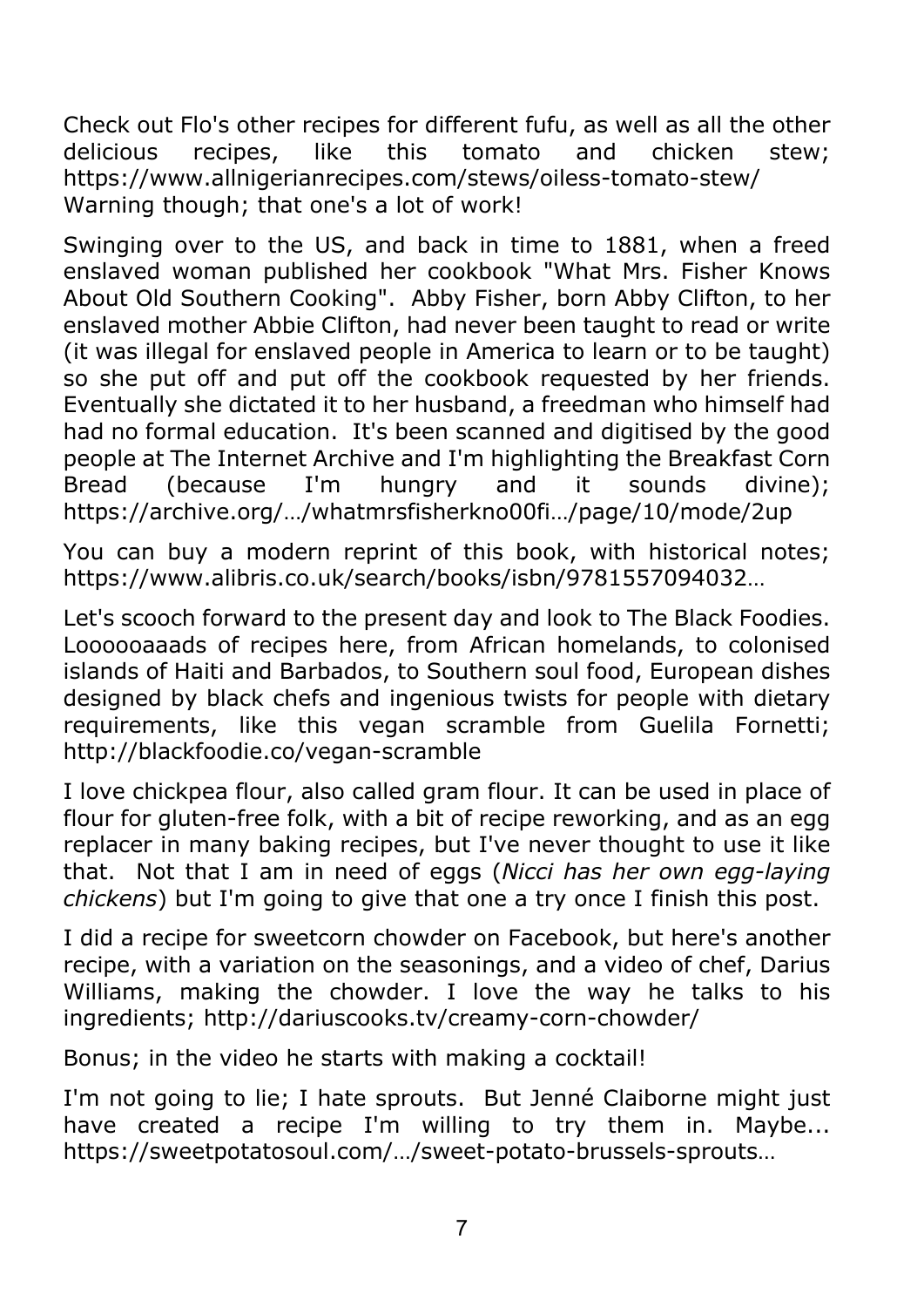This is a vegan recipe. If you're not vegan and don't have some of the ingredients to hand, you can swap them out. The yeast, for example, adds a cheesy umami flavour. Use parmesan instead, or a strong cheddar. Honey instead of maple syrup, and dairy instead of oat milk.

Moving over to the UK, Somi Igbene, a biomedical scientist and foodie, has this gorgeous potato dish;

https://veganbysomi.com/nigerian-inspired-baby-potatoes-in…/

She's got lots of other healthy, simple (and vegan... I dunno why I'm finding so many vegan foodies today!) recipies to try.

And finally, Funke Koleosho's jollof rice; https://funke-koleosho.blogspot.com/…/jollof-rice-ultimate-…

I absolutely love jollof rice, though I've never made it myself. A friend's mom used to make it when I stayed over for the night and, honestly, I could eat a whole family's worth of jollof rice in one evening! I can still remember the taste.... savoury, but tangy and sweet too. Mmmm. The recipe up there calls for chicken stock, but veg will work just as well.

I could go on and on and on with these links, but there's more than enough up there for you to get stuck into.

Even if we can't stand beside people five thousand miles away, even if we are shielding and self isolating so cannot stand here at home, we can support black folk by buying from their businesses or going to their websites, by learning their stories, centuries old and modern, and uplifting them, passing their stories and ideas on to others. Butterflies Cafe has always striven to be a space for all. We will be a space for all when lockdown is over. We are STILL a space for all, so I will continue to strive to include recipes from Black foodies in these little posts. You matter to us. Black lives matter.

#### **Nicci**

(Nicci writes recipes daily on Butterflies Cafe Facebook page.)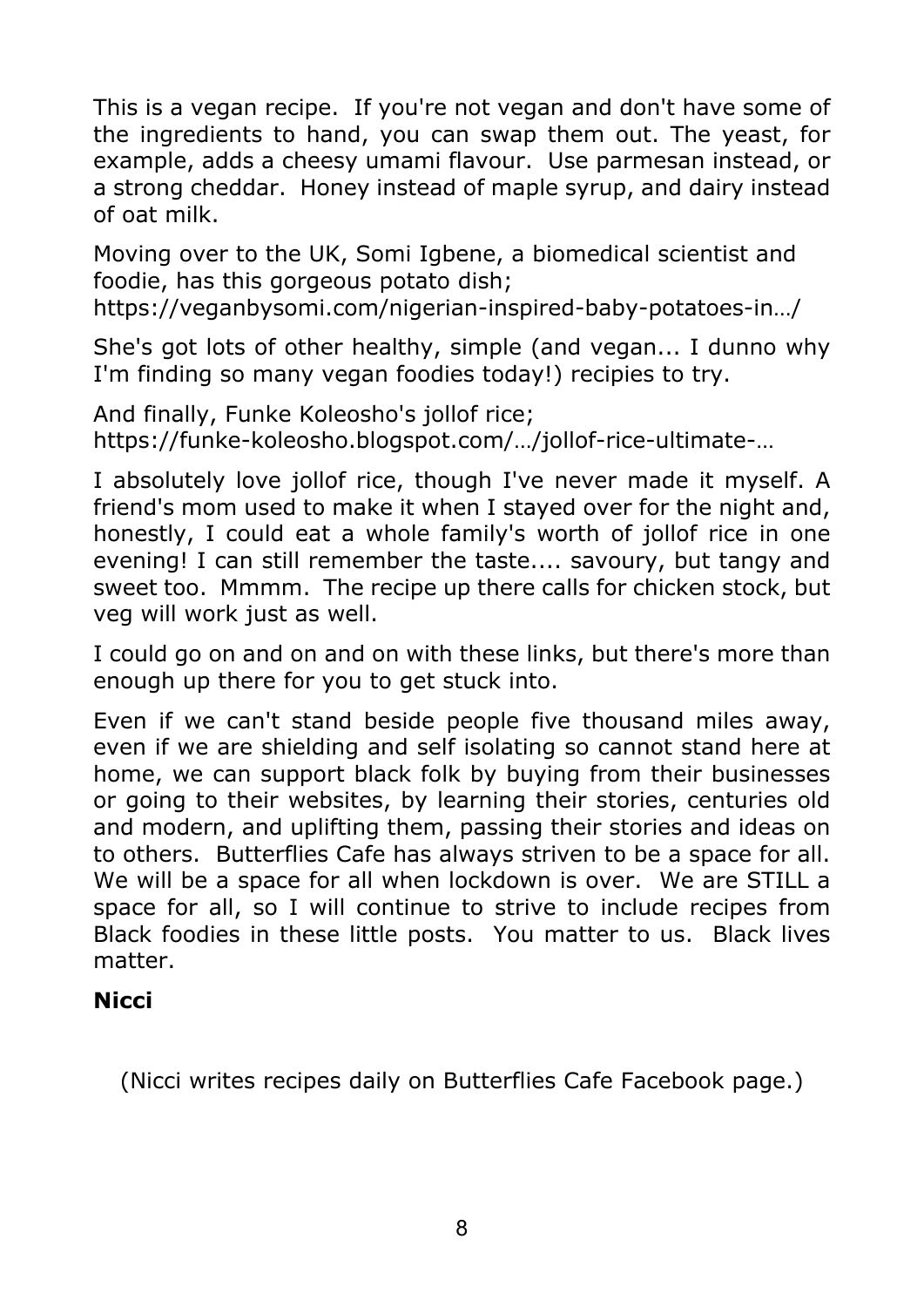#### **The Guild**



The Guild Committee had a "virtual" get-together recently to try to compile a tentative syllabus, given that we do not know exactly how, when, or in what space, we will be able to meet. We hope to have our first meeting in early/mid October, and have made a draft, (definitely in pencil!) of dates and potential speakers through to January. However, it is certainly a

case of "watch this space" in future issues of The Shuttle. Good wishes to you all, and I would love to hear from any of you with comments or suggestions. **Eileen**

#### **Guild Distribution of Funds**

As the Guild had no AGM this year the committee have agreed the following distribution of our funds

| Church                                    | £300 |
|-------------------------------------------|------|
| Seema Project                             | £350 |
| Crossreach                                | £350 |
| Judith Hallam; Costume Society            | £30* |
| Susannah Horsburgh: Nazareth Trust        | £50* |
| Heather McHaffie: Project at the Botanics | £50  |
| Ian Wattie                                | £10  |
| Richmond Craigmillar                      | £150 |

\*Judith Hallam and Susannah Horsburgh asked for their speakers fee to be added to the Guild projects. **Ann**

#### **Face-masks**

Sharon Ho, Agita Keiri and Karen have been making face-masks. Sharon has made about 70 so far! Donations given have reached £90 which will go towards the Church Guild. Sharon has not used her sewing machine for years and says, 'I've had it at least 28 years and have enjoyed using it again and, like riding a bike, how to use it soon comes back to you.

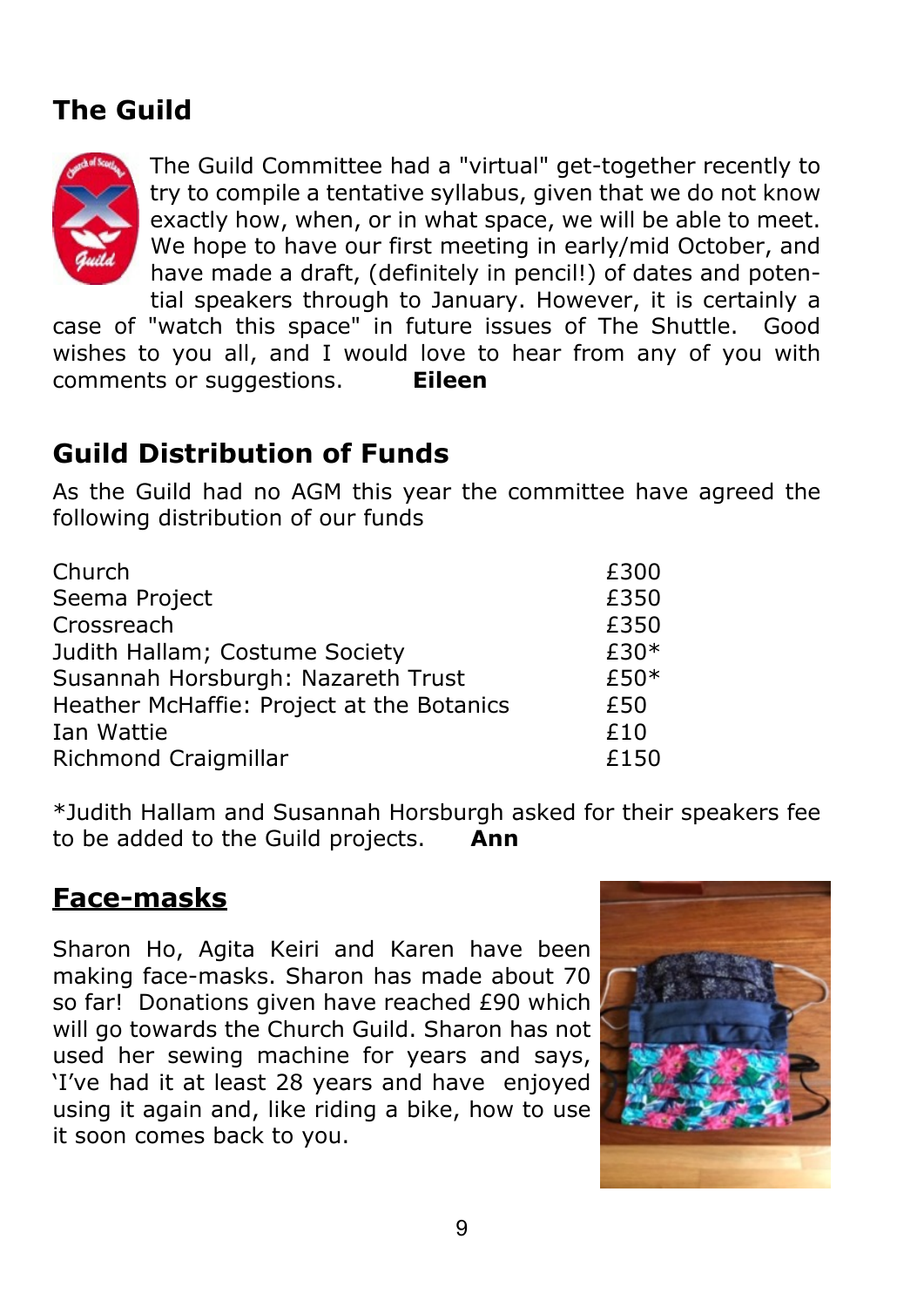### **CHURCH FAMILY & PARISH NEWS**

#### **Marchmont St Giles' Website**

Please check http://marchmontstgiles.org.uk/community-extra/ for information about shops, entertainment, things to do with kids, etc. If you want to suggest any entertainment ideas or other shops doing deliveries, anything you think might be of interest to others then please email/message [t](mailto:theshuttle@marchmontstgiles.org.uk)heshuttle@marchmontstgiles.org.uk

#### **Helping to Make MSG' Tick**

Here we would usually have a rota of Who is doing What & When to help MSG run smoothly. Instead, this space can be used to express our continued thanks to our Minister, Karen, for the time and energy she gives to keeping our congregation together and supported through this time of lockdown and to let her know that all she does is hugely appreciated.

#### **Richmond Craigmillar**

Donations continue to come in for FairShare at Richmond Craigmillar Church as you can see from the picture below, allowing them to provide over 60 bags of essential items every week. They continue to get referrals on a daily basis and their need continues to grow. Many people in the area live a very different life to lots of us and to know that "Craigmillar will eat tonight" is a very humbling statement.



So why not order/buy 2 or 3 (or more) extra items with your shopping or ask friends and neighbours to do the same and arrangements will be made to collect them from you. A monetary donation will also be very gratefully received as this allows orders for fresh food to be placed with wholesalers eg butter, cheese, fruit and veg and to be included in the bags.

Contact Charles Stewart on The Shuttle email or on 07831 374007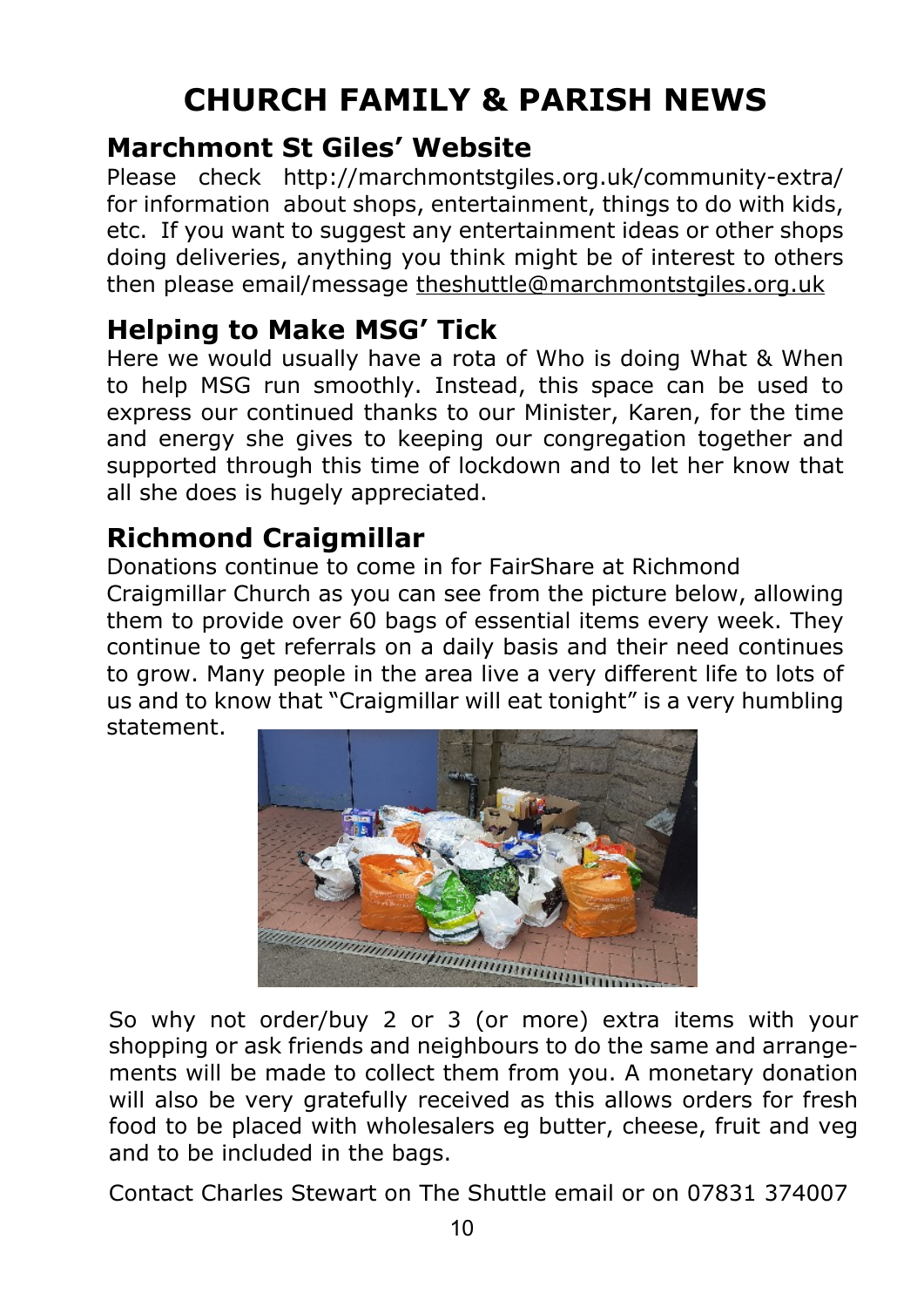#### **Notes from the Kirk Session**

#### **Going Forward**

It will likely be some time before guidance is given on the return to using church facilities. A number of items need to be resolved regarding access, spacing, screens, hand-sanitiser and many more. Progress on this will depend on the Scottish Government and the Church of Scotland.

Going forward church will be a new experience. Our streaming of services will continue; we are adding to our capabilities and abilities week on week.

#### **Stewardship**

A volunteer to lead all aspects of Stewardship at MSG is keenly sought. Please contact the Minister or Session Clerk for more information.

#### **Presbytery Elder**

Sandy Wake has volunteered to be our Presbytery Elder taking over from Judith Stewart. For the foreseeable future the meetings will be online.

#### **Stated Meeting**

Our Stated Meeting to take place on Zoom - has been arranged for 21st June 2020. Zoom access details will follow.

#### **The 2020 General Assembly**

The Installation of the new Moderator, Rev Dr Martin Fair, took place in front of a very small group consisting of the outgoing Moderator, Rev Colin Sinclair, the Principal Clerk, the Procurator of the Church and the Moderators' families and was seen by a very large contingent of viewers online. This was followed by a virtual Assembly Sunday - Heart and Soul - usually held in West Princes Street Gardens, and it featured music and interviews.

Except for a 'webinar' from the Church Trustees on the Friday of Assembly Week, all other Assembly related business was postponed. A shortened General Assembly may take place in September.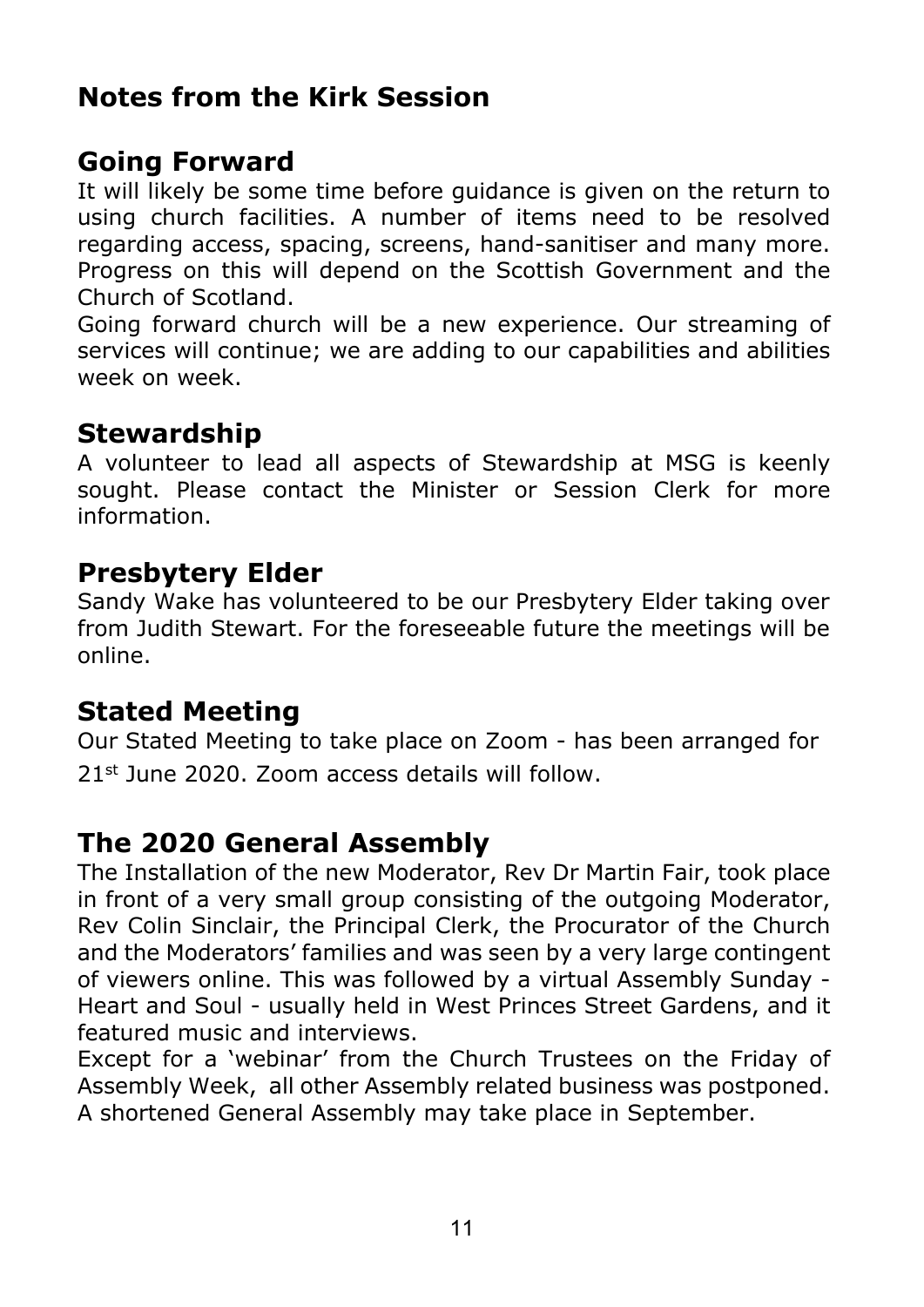#### **Family Focus**

The Early Service in May continued to meet on Zoom on Sunday mornings at 9:30.

On Christian Aid Sunday we talked about helping others and through the "Share Screen" feature on Zoom, we watched together "Florence's Story," a video from the Christian Aid website, to learn how Christian Aid helps people around the world. We also discussed how we, like Florence, can turn to God for comfort and guidance during challenging times. Ruth Naylor then shared some lovely stories and photos of her year in Kenya (see p.16)

We also explored why we might write letters to one another (to say thank you, Happy Birthday, or for encouragement) and then discussed why there are letters in the Bible and the messages they can hold for us today. We looked more closely at the disciple, Peter's letter, and how his advice of "cast your cares upon God, for God cares for you" was good advice for us as well.

My "screen sharing" has improved, and so we've been listening to more songs and singing together from our homes (with mute buttons on!) as the music plays on our computers. Fischy Music's "Keep the Blues Away" and "You are a Star" are ones that continue to be favourites. It's always fun to see who is brave enough to really get into the music and do the actions!

On Pentecost we spoke about the gift of the Holy Spirit and had fun blowing bubbles. We watched the wind (or the wind of our breath) move the bubbles around and reflected on how the Holy Spirit playfully moves among us guiding us every day.

The highlight of this month has been welcoming Arthur and his parents, Laura and Bobby, to our Early Service gatherings. Some of you might remember Arthur from his baptism at MSG on 1 March. And at 2 years old, Arthur is now the youngest member of our group. We are so happy to have them join us!

If you have questions or would like to join us, please send Julia an email: jcato@churchofscotland.org.uk

**Julia**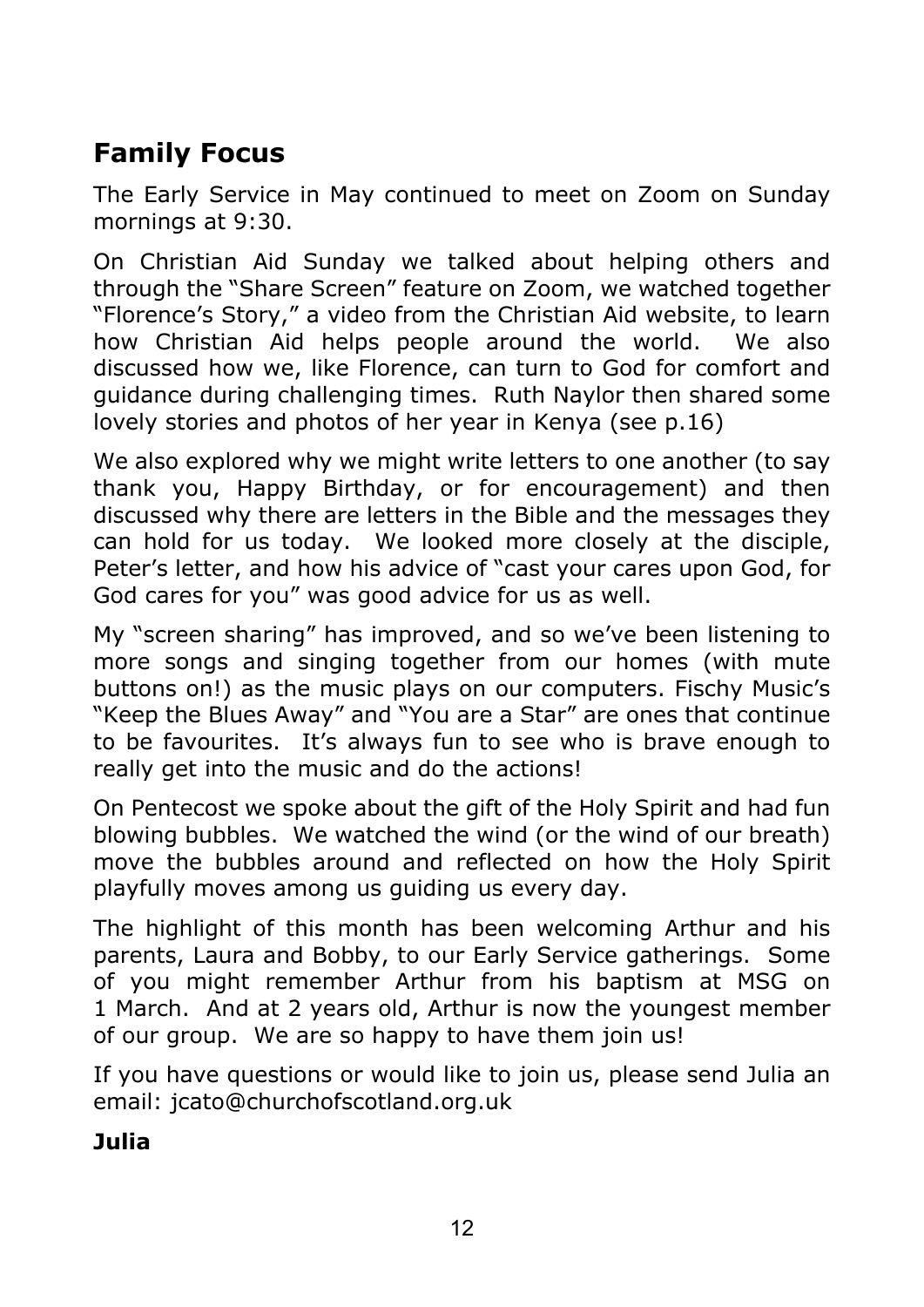#### Congratulations Elizabeth and Tona

Well done to Elizabeth and Iona who each cycled a marathon to raise money for Edinburgh Sick Children's Hospital Charities.





Elizabeth raised over £1200 for Edinburgh Sick Children's Hospital Charity. She and her brothers, George and William, also cycled many miles with their mum, Dianne, who along with Physiotherapy colleagues at Sick Kids cycled the equivalent distance from Land's End to John O'Groats, 1748 miles in total, to raise over £12,500 for the same charity.





Iona cycled a marathon with her dad from her house to the Pentlands via Roslin and back again, covering 26.6 miles in one go. She raised £1236.25 for Sick Kids Hospital ECHC Covid-19 Emergency Appeal.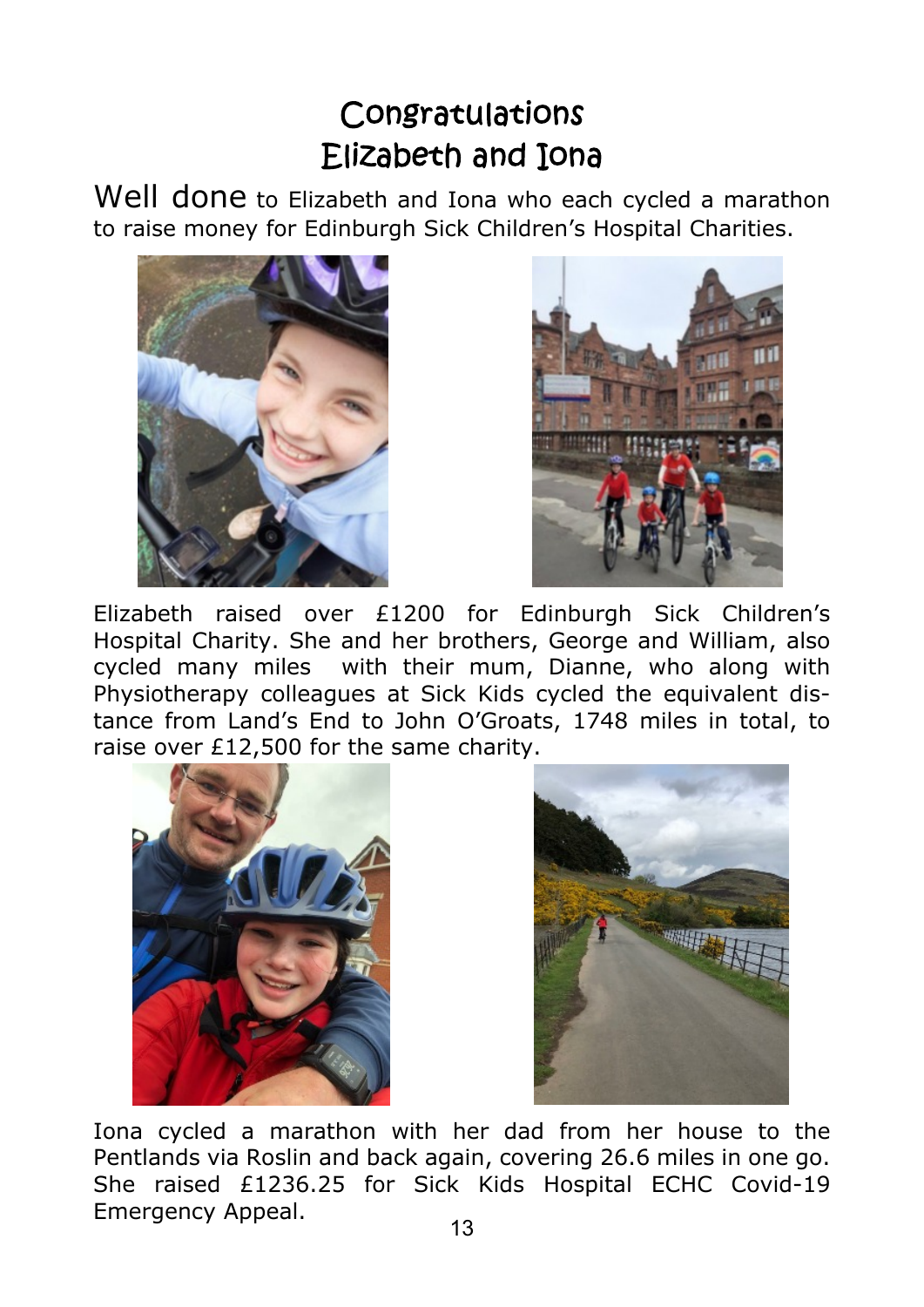#### **Review of this month on TV, Radio and Social Media**

This month, our Social Media review will include television and radio, with a particular focus on Rev Kate Bottley and Jason Mohammad and their wonderfully uplifting and topical breakfast show, Good Morning Sunday, on BBC Radio 2 from 6-9am. Equally relevant and engaging are their Twitter accounts and BBC 1's Songs of Praise, co-hosted by Rev Kate Bottley.



Let's begin with Songs of Praise. One of my earliest memories is my mum singing along, not always tunefully, with the hymn's as she watched Songs of Praise (SOP). Reading that the programme began in 1961 at The Tabernacle Baptist Church, Cardiff confirms that SOP, *has* been around long enough to be a very early memory.

SOP has not remained in the 1960s; its staying-power is not only down to people's love of hymns but also to the programme's ability to stay relevant and not to avoid saying what has to be said. The programme broadcast on Sunday 7th June is testament to this in making a clear statement on Black Lives Matter.

Before hearing Amazing Grace by the anti-slavery campaigner, John Newton, there was an interview with Bishop Dr Joe Aldred, from Birmingham, advocating peaceful protest, saying:

'As Christians we are called to do more than platitudes. We are called to look for the truth and when we see evil we should be very willing to call it out.'

The programme ended with Rev Kate Bottley interviewing a hospital Chaplain, Wynne Roberts, who performs as Elvis to connect with patients who have dementia. It is an emotionally charged piece of television showing the power of music to connect and enliven, something that Songs of Praise achieves wonderfully.

I was bereft when Aled Jones stopped hosting Good Morning Sunday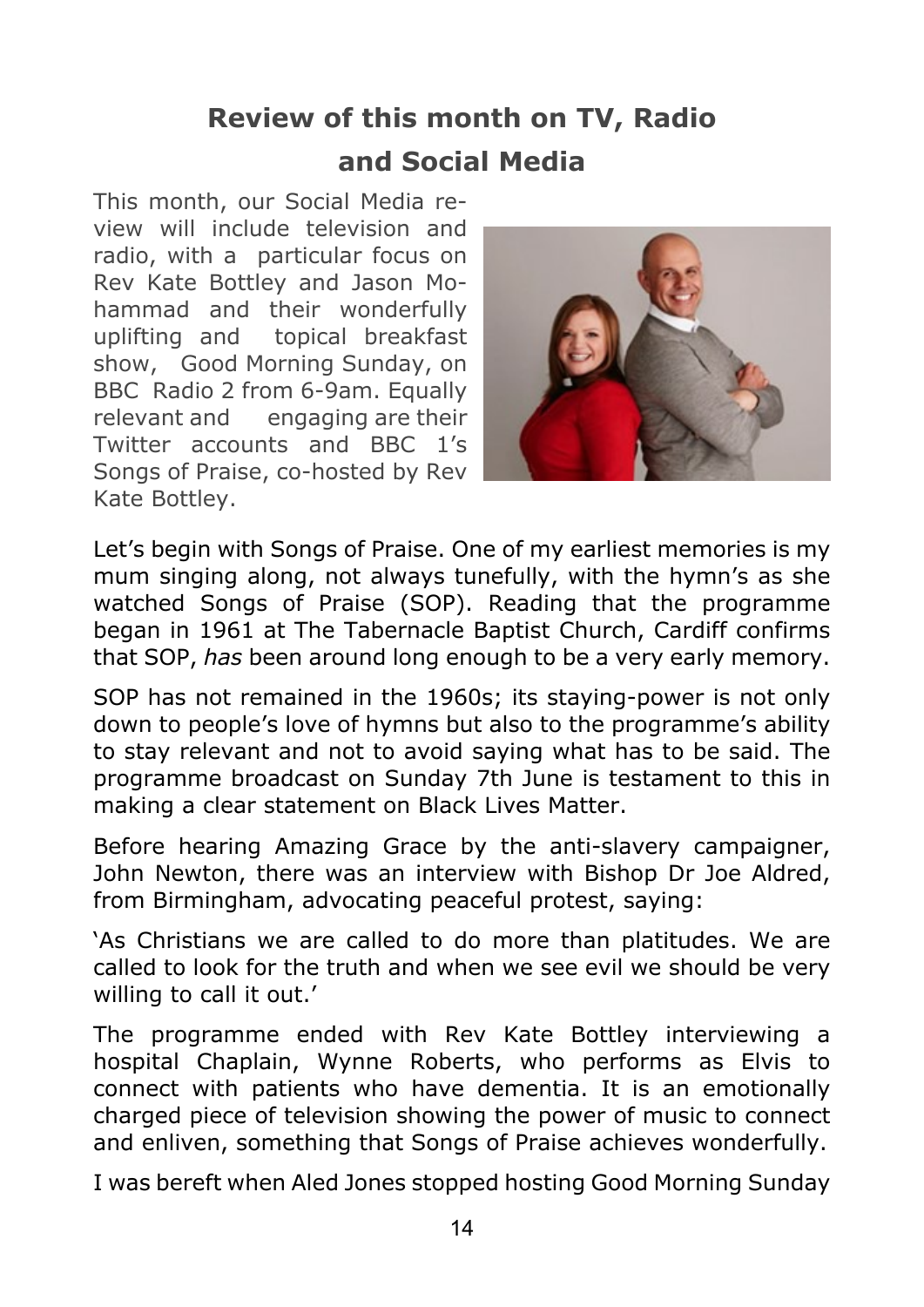and never thought anyone could match his warmth, sincerity and humour. However, Kate and Jason have it all, as well as bringing their own personalities and style, and their Sunday morning programme is not to be missed. They have the ability to make you laugh, splutter, cry - often happy tears - before you've even had your breakfast. Most of all, they make each listener feel welcomed and valued.

Good Morning Sunday (GMS) presents uplifting stories about life, love and modern spirituality. Kate and Jason interview figures from the faith world, and mark key religious dates including Christmas, Eid, Easter, Yom Kippur, Divali and Ramadan. In addition, their interviews address topics which are topical, and at times challenging. Like Songs of Praise, GMS does not avoid sensitive or emotionally charged topics.

At the start of Mental Health Awareness Month they interviewed novelist and journalist, Matt Haig, who spoke honestly about a time when his mental health reached crisis point and how he came though it. He advises understanding 'your own mental state as a weather system, so you're going through a storm or a hurricane but you're not actually the storm, you're just experiencing that'. He put into words how Covid-19 has led to much anxiety, saying we are all absorbing so much news, facing 'the biggest news day of the year, every day' and he reminded listeners of kindness to self and to others, which is the theme for Mental Health Awareness Month.

Kate and Jason interviewed Malcolm Gladwell, author of the book, *Talking to Strangers,* which looks at how communication between people can go awry and can lead to something starting small and rapidly growing out of control. On 7 June on GMS, this sat in the context of the death of George Floyd and Gladwell continued his theme of communication, talking of the many uplifting voices we are hearing, which show 'wisdom and eloquence amidst chaos.'

Rev Kate and Jason are as interactive with followers on Twitter as on their Sunday morning radio show. One particular theme Kate tweets about is open water swimming which she does in all weathers and she persuaded Jason to take part in an extremely cold Winter swim in Salford Quays to raise money for Children in Need. You can follow them on Twitter @revkatebottley and @jasonmohammad.

#### **Sue**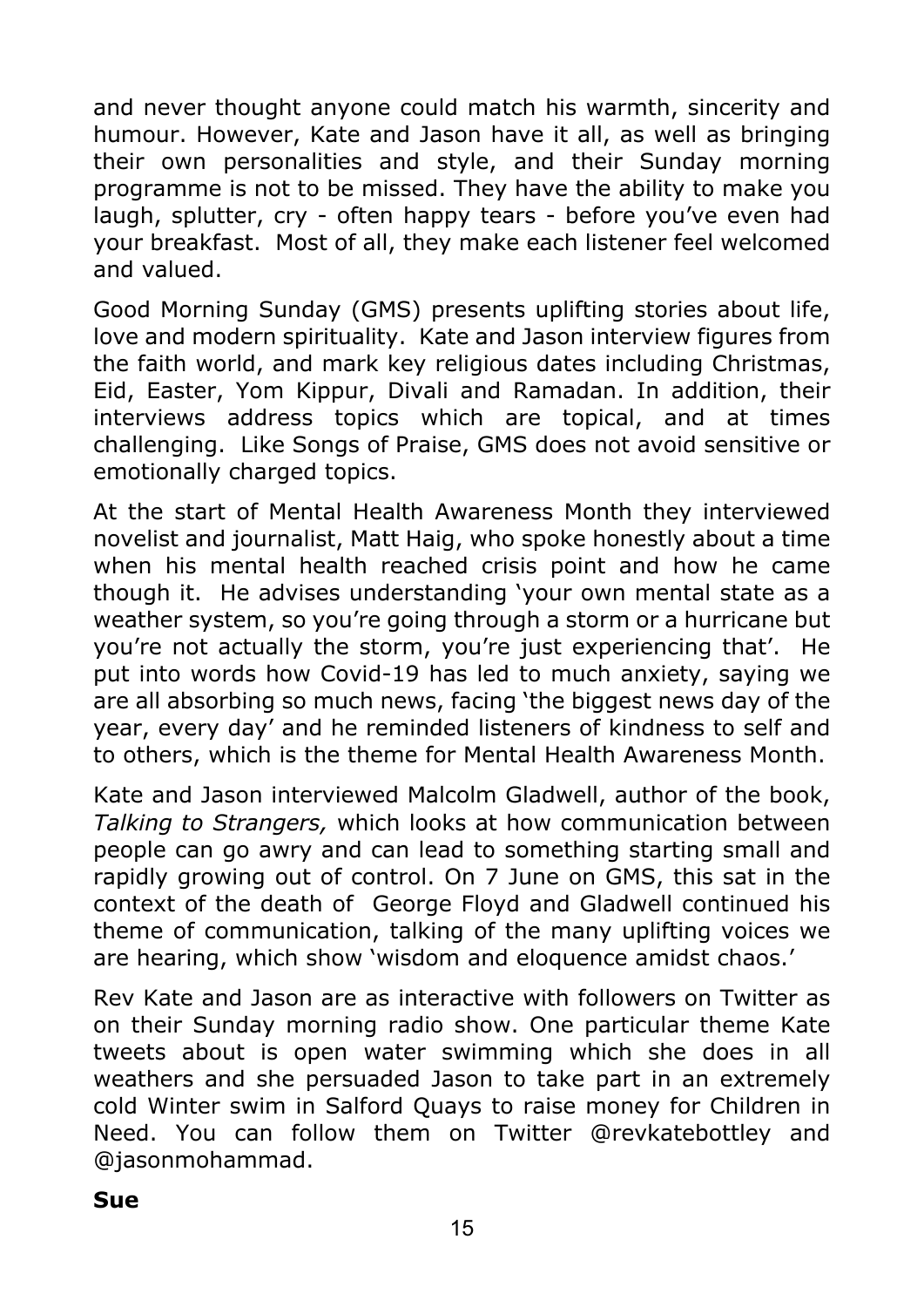#### **Christian Aid Service**

The Christian Aid service reminded Dr Ruth Naylor of her year in Kenya in 1991. The film produced by Christian Aid and shown during the service featured a lady called Florence who sang, "Ndiye mwamba ni salama" (The rock is peace/safe which was the chorus to "My Hope is Built on Nothing Less" Ruth remembers singing that song often in the church in her village, which you can see in this photo.



The Christian Aid film talked of building a dam to save women and children from having to walk many miles to collect water. The village where Ruth stayed, called Salama, had a dam just behind the church, which provided a reliable source of water to the villagers … except for a few weeks when a hippo took up residence causing people to walk several extra miles to get to another dam where they could collect water safely.

The Head Girl of the local school, also called Florence, can be seen in this photo (front left) leading the singing of a chorus at a village fundraiser for the Salama Primary School.



Thank you, Ruth, for sharing your memories and photographs.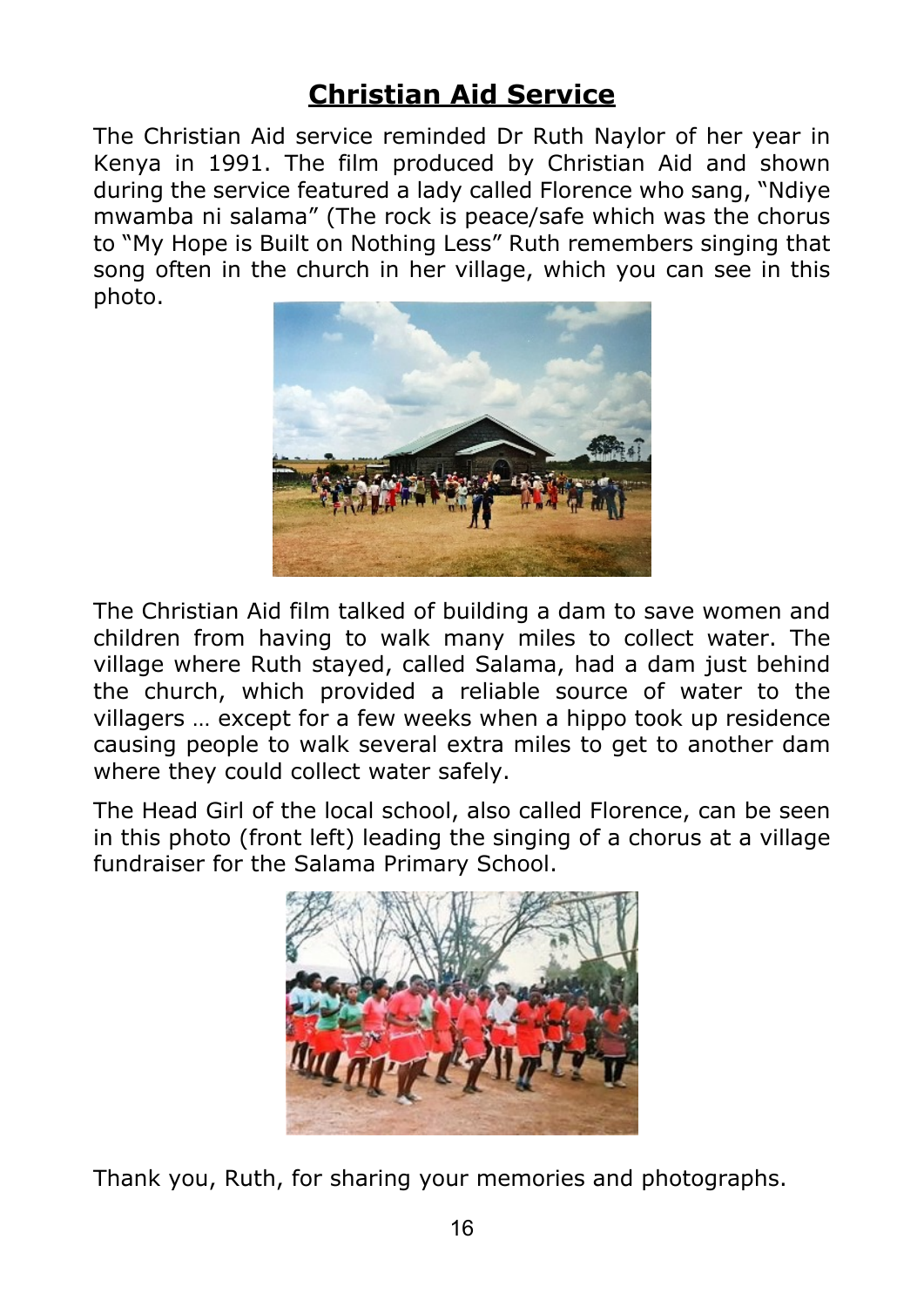#### **Thank you, Eileen Dickson for these beautiful photographs from Blackford Pond**



Swan and cygnets

A heron in flight



Quiz Question: Where in the Bible are swans and herons mentioned?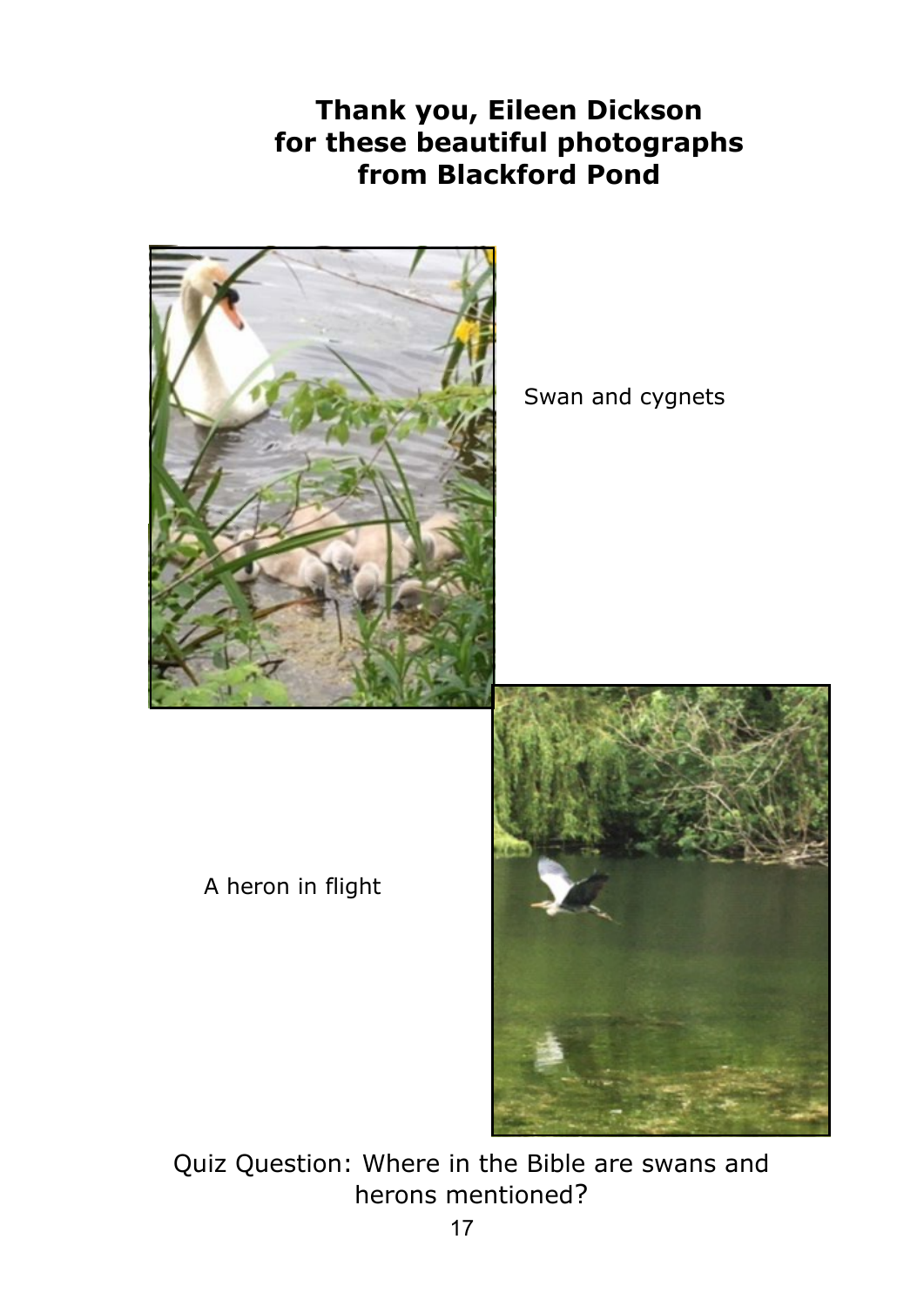# AROUND THE AISLES

- Monday to Friday on Facebook-Live at 10am there is a Thought for the Day from Karen, Kate and Julia
- Tuesdays at 11am, if you are able to join Zoom, there's a coffee morning. Make a cup of tea or coffee and join in for a chat.
- Wednesday at 7pm on Zoom there's a Knit and Natter meeting. You can sew or knit or join the meeting just to chat. For either of these meetings email Karen to receive the Zoom joining code: kkcampbell@churchofscotland.org.uk
- Thursday at 1230am you can join the Bible Study led by Julia on Zoom. For the coming weeks we will be looking at The Book of Acts, all are welcome to join this informal gathering. Email Julia if you would like to receive the Zoom joining code in an email: jcato@churchofscotland.org.uk
- The Sunday Service is broadcast live on Marchmont St Giles' Facebook Page and also on MSG YouTube Channel. There is coffee on Zoom after the service at 1130am.
- Ann has home-made jam and marmalade for sale to support the Church Development Fund. You can phone her on: 667 8325 to order some, and make payment at a later date.

If you know of anyone who would like to receive a paper copy of The Shuttle, let us know. Charles can print (normal size or large print) and deliver to anyone who cannot see it online.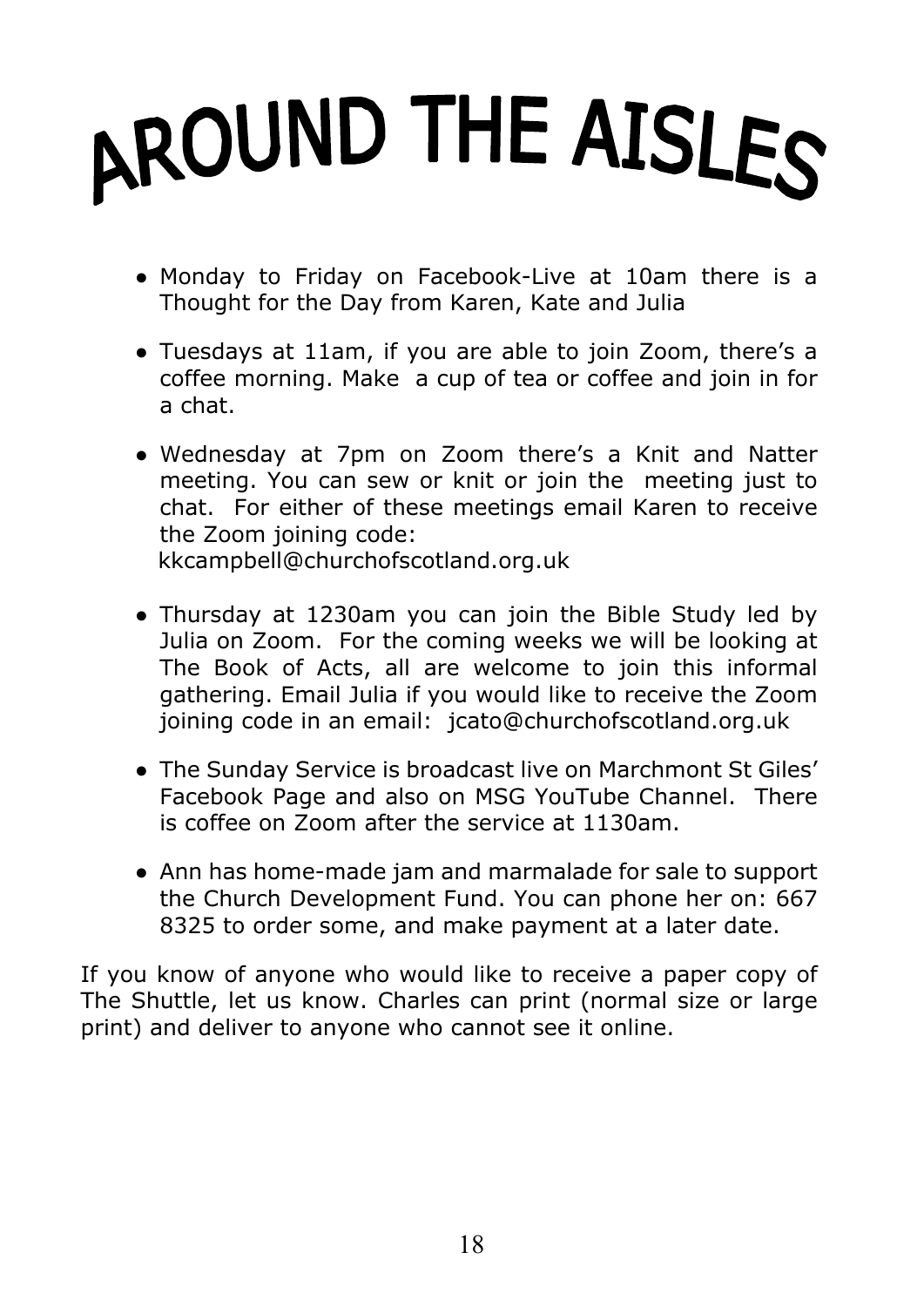#### **Keeping in touch - 'Reformata semper reformanda'**

- a motto associated with the Church of Scotland " reformed and always reforming" is particularly apt at this time, it sometimes wrestles with that other motto  $-$  'it's aye been'. But here we are in early June 2020 and 'it's aye been' has been sent to a seat of the back of the bus.

Who would have thought this time last year that we would have seen such a rapid embrace of technology in church communities than witnessed in the last few weeks - the induction of new ministers, the installation of the Moderator, Rev Dr Martin Fair and a variety of other events 'attended' online.

In less than two months what was a dream for us at the completion of our current development plans has become a reality, making church more accessible and able to stream our services or events. We now have young and old from near and far logging on to hear the daily 'Thought for the day', the Family Service or the Sunday Service on social media in greater numbers than ever attended a service. If watching on YouTube you can set the video to show subtitles of what is being said.

We've also seen The Shuttle go almost entirely electronic, maintaining social contact but without the physical contact of collecting copies from church, it is now sent by email to very many in the congregation and has been published on our website/Facebook for some time.

However despite all these rapid advances we have to acknowledge that the computer age is not everybody's answer so rest assured that a paper copy both in normal size or in large print is still available, we also have the services recorded on CD and are gearing up to make them available to watch on DVD, and as a further development we are looking to have the thought for the day and the services available as a phone in facility. The process involves ringing in to a local number and listening to the broadcast, as if on radio, most folks have call inclusive packages on their phone bill - watch this space for details

Please spread the word so that everybody can keep in touch.

With thanks to everyone involved in our 'new' activities.

Going forward - – reformed, always reforming.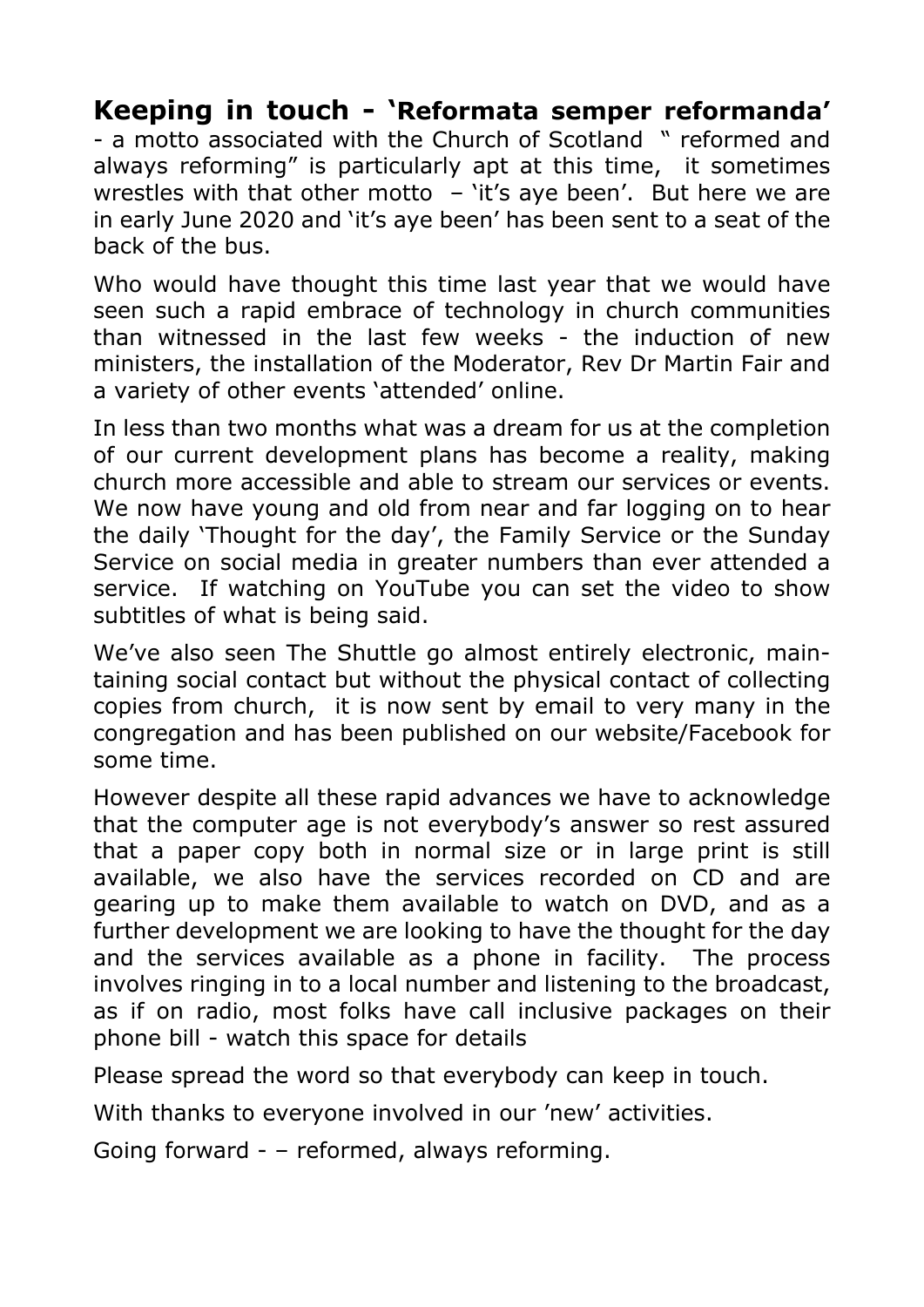**Being part of a bigger picture** : 'On its own one piece of a jigsaw looks a little lost' but combine that one piece of a jigsaw with tens or thousands of others a beautiful picture evolves To all of us in Marchmont or the Grange the church is Marchmont St Giles' Parish Church we are that one piece of jigsaw that makes Marchmont St Giles', but then MSG becomes but one piece of an even larger jigsaw – The Church of Scotland and beyond to the wider church family where every hour of every day some part of the wider Church of Scotland and churches beyond are working away in support of people in need in a variety of ways.

Much of this is done by the groups we used to know as the Councils of the Church of Scotland but as reported in previous issues of The Shuttle we are currently in a period of change – World Mission, Church and Society and Interfaith come together under one banner – The Faith Impact. You will note that these former councils were those that interacted with society near and far. In the last three months we have learned so much about how communities are coming together in support of one another at home, but Covid19 but one problem facing the world, climate change also has a severe impact in many parts of the world. Let the positive from Covid19 be as a catalyst to re-examine our priorities in life and our use of fossil fuels among other issues.

**The new Leader of the Iona Community** Ruth Harvey will begin her new role on Monday June 1, is a Church of Scotland minister and most recently director of the Church-founded mediation charity, Place for Hope.

She has been a member of the Iona Community for 27 years and has served on several of its committees, been a member of staff, and edited the Community magazine, Coracle

#### **Life and Work**

The latest issue of Life and Work has just been published and is available online with a variety of articles looking back at and looking forward to life in the Church of Scotland.

https://www.lifeandwork.org/

Arrangements will be made for those with subscriptions for print copies to receive them promptly.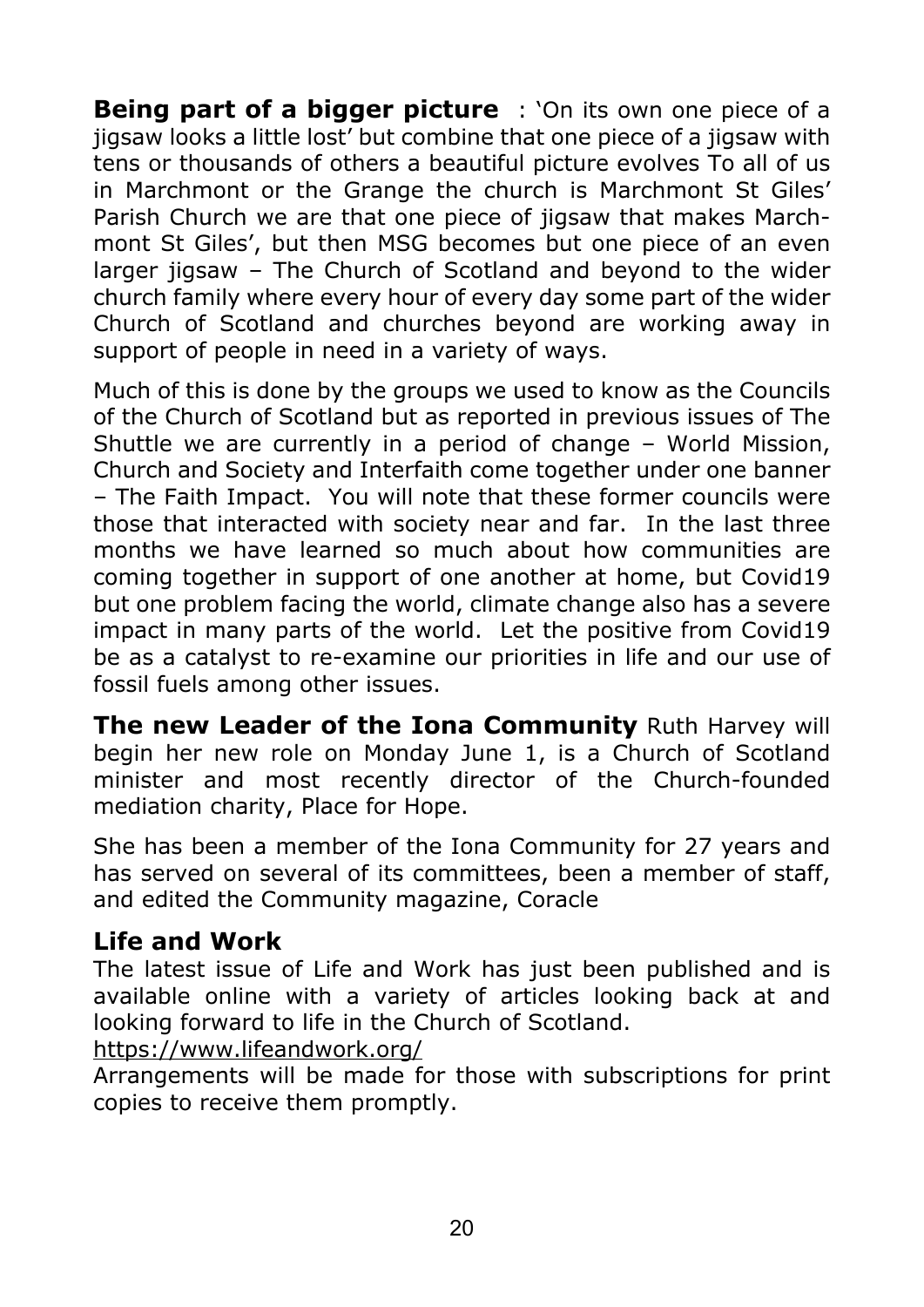# **CROSSREACH**

#### Care you can put your faith in

While many of you have been knitting(and purling) calimari legs on an industrial scale in support of well-being for children we have passed Mental Health week. This year Mental Health has had a new dimension due to the social isolation caused by Covid19 challenging the well-being of all of us - physical and mental. Please see this website for more information on mental well being website for more information on mental www.clearyouhead.scot for ourselves and to help others.

An emergency appeal by CrossReach has raised over £250,000 to help CrossReach homes invest in digital technology enabling residents to chat to family members over social media while personal visits are banned. CrossReach has set up a justgiving page to facilitate contributions to this appeal – ps donations can have gift aid added at no expense to you. Be assured that even if you don't get an acknowledgment to your donation as administrative resources are minimal at present, it will have been gratefully received.

https://www.justgiving.com/crossreachchurch/donate

#### 翼 The Church of Scotland **Start collecting** stamps now **STAMP** to support The Women's **Development APPEA** Centre (WDC) in Kandy, Sri Lanka. Your used stamps can help the WDC support women and girls who have survived rape, sexual violence and family rejection, returning them to education or learning skills that will allow them to make a living. ww.churchofscotland.org.uk

Stamp Appeal – your collection of used stamps will support the work of the Women's Development Centre in Kandy, Sri Lanka.

Please cut a half inch margin around your stamps and send them into the church centre or direct to WM Stamp Project,

PO box 9191, Wishaw, ML2 0YB.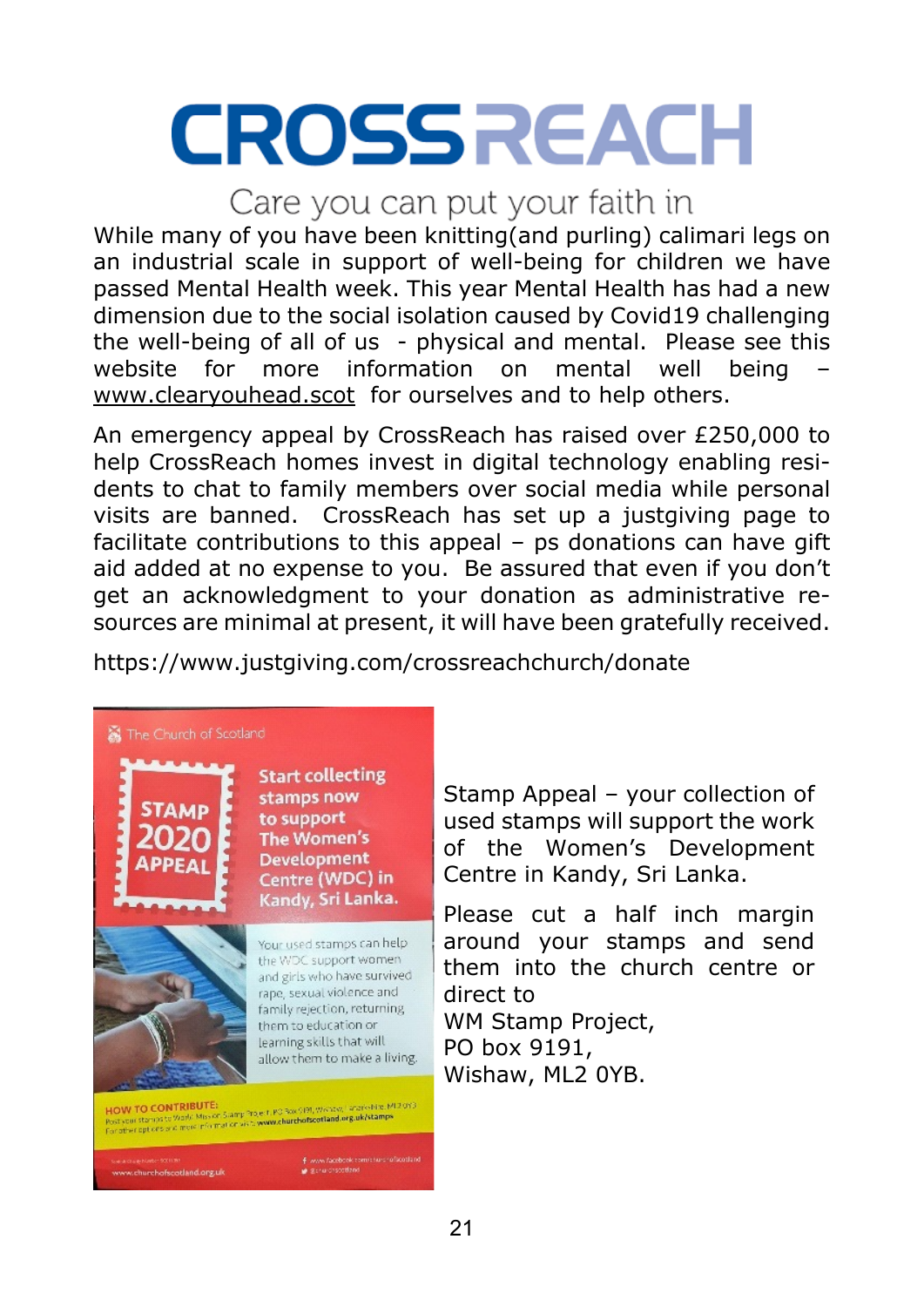# **Out and about**

#### **The Covid Times**

Stories from around the Church of Scotland

The organist and webmaster at **Bellshill Central Parish Church** has combined his duties every week to entertain hundreds of viewers through live broadcasts.

Members of the congregation and friends from as far away as the Channel Islands have taken part by choosing favourite music for the weekly broadcasts. In recent weeks Alan has also given insights into the workings of the organ, which dates from 1930.

Alan explained: "As I need to check the organ each week to comply with insurance, and as part of that letting the blower run and check each rank of pipes is working, I thought instead of just playing random pieces of music I could take requests. Little did I know this would evolve into a 40 minute episode once edited together.

Volunteers at **Christ Church Warwick**, the Church of Scotland's presence in Bermuda, have spent the past few weeks cooking and delivering food to the needy on the island. More than 160 meals are prepared each day, and the church is part of an island-wide feeding programme begun in April with private sector funding. The church has also kept up with its laundry services, Loads of Love, for vulnerable people, with loads taken to and from a nearby shelter every other day. Until Covid-19 hit Bermuda, Loads of Love did laundry for homeless and needy people and gave them a place to shower and a free breakfast every Saturday.

However David Thompson, the Christ Church elder who co-

ordinates the programme, has expressed concern about what happens when the funding for the programme runs out at the end of the month.

Read the full story -

http://www.royalgazette.com/lifestyle/article/20200511/whathappens-to-hungry-when-we-stop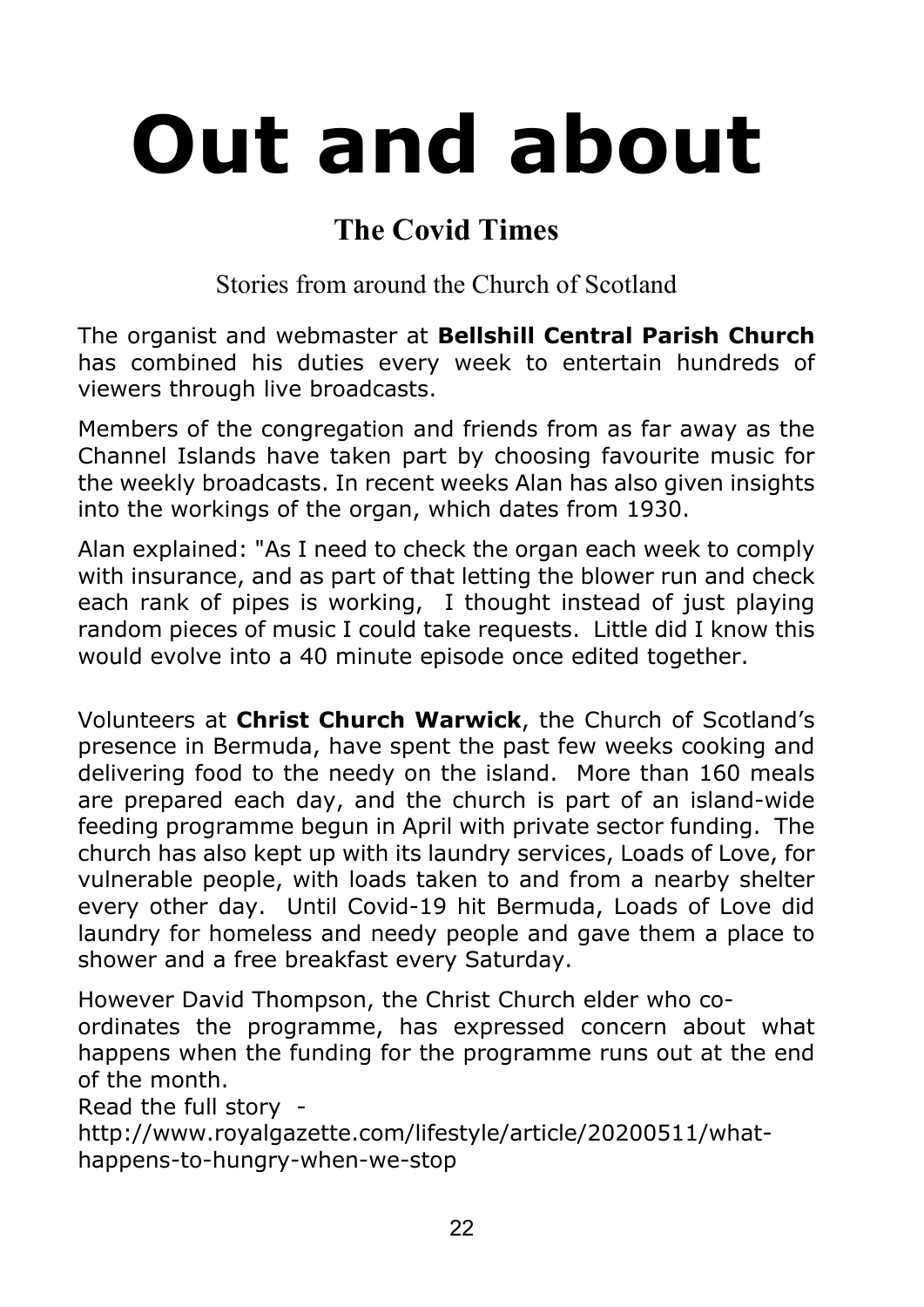#### **And finally…**

*A poem Karen shared on Thought for the Day on FaceBook Live*

#### **Halfway Down by A.A. Milne**

Halfway down the stairs is a stair where I sit There isn't any other stair quite like it I'm not at the bottom, I'm not at the top So this is the stair where I always stop

Halfway up the stairs isn't up and isn't down It isn't in the nursery, it isn't in the town And all sorts of funny thoughts run 'round my head It isn't really anywhere, it's somewhere else instead

*A prayer Kate shared on Thought for the Day on FaceBook Live*

#### **By Martin Luther King**

Break the spell of that which blinds our minds. Purify our hearts that we may see thee. O God in these turbulent days when fear and doubt are mounting high give us broad visions, penetrating eyes, and power of endurance. Help us to work with renewed vigour for a warless world, for a better distribution of wealth and for a brother/sisterhood that transcends race or colour. In the name and spirit of Jesus we pray. Amen.